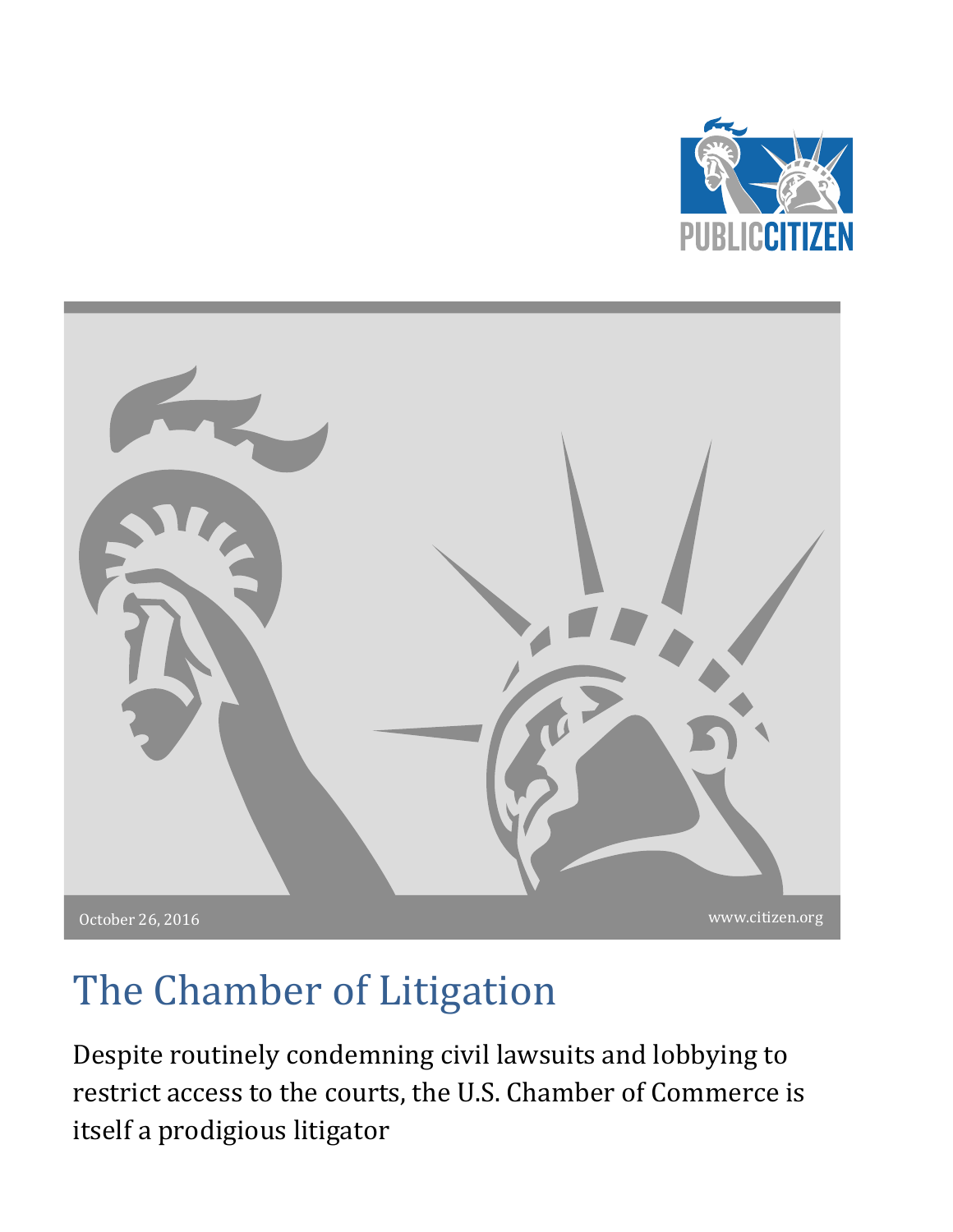#### **Acknowledgments**

This report was written by Dan Dudis, director of Public Citizen's Chamber Watch project.

#### **About Public Citizen**

Public Citizen is a national non-profit organization with more than 400,000 members and supporters. We represent consumer interests through lobbying, litigation, administrative advocacy, research, and public education on a broad range of issues including consumer rights in the marketplace, product safety, financial regulation, worker safety, safe and affordable health care, campaign finance reform and government ethics, fair trade, climate change, and corporate and government accountability.



© 2016 Public Citizen.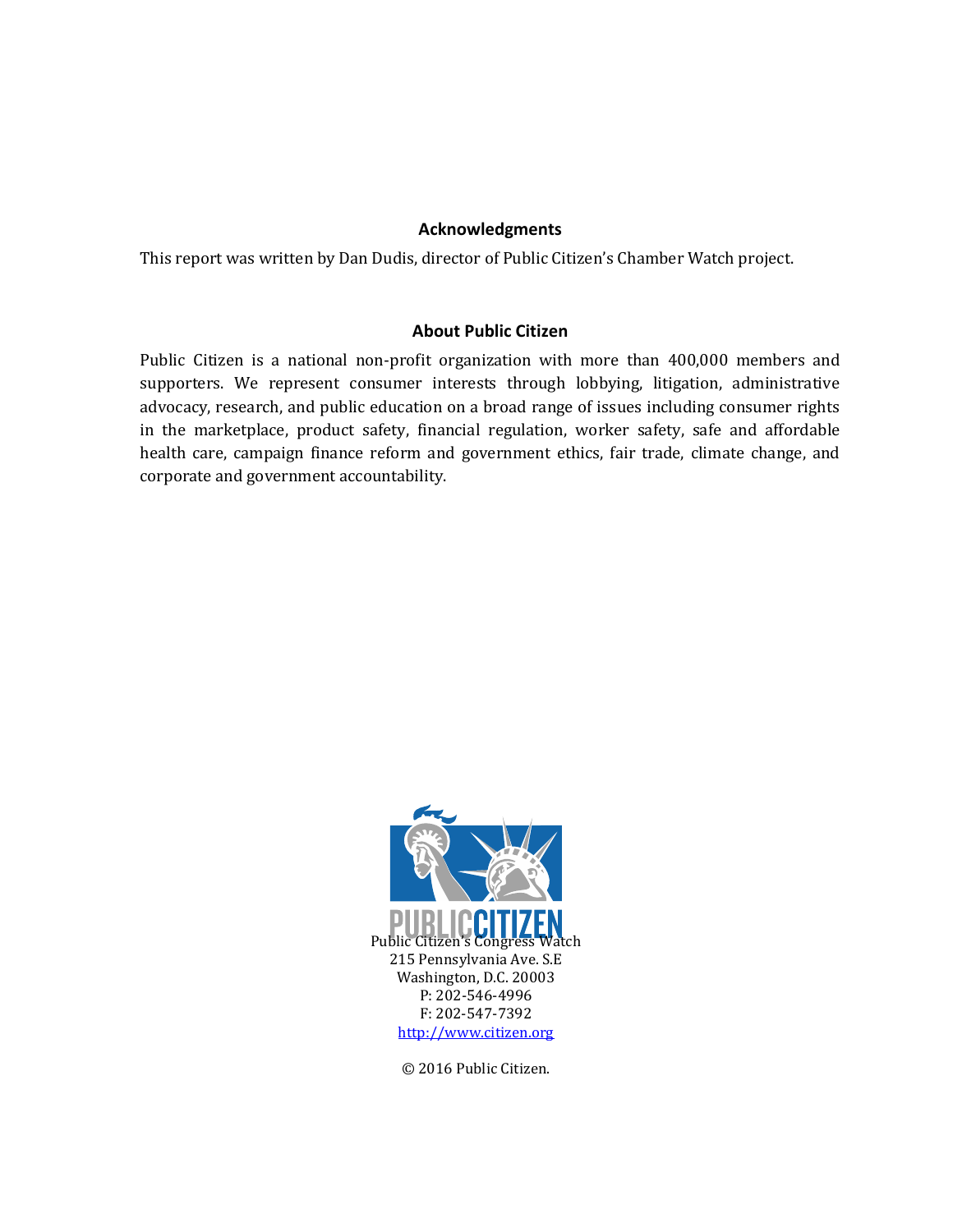## **I. Introduction**

The United States Chamber of Commerce is well known as the nation's largest lobbyist, having spent over \$1.2 billion on lobbying since 1998.<sup>1</sup> The Chamber is also infamous for the huge sums of secret money it spends on elections, totaling more than \$130 million since the 2008 election cycle.<sup>2</sup> And while the Chamber's [Institute for Legal Reform](http://www.instituteforlegalreform.com/)—which spends tens of millions of dollars<sup>3</sup> lobbying to prevent so-called frivolous lawsuits against corporations by seeking to drastically limit individuals' access to the courts—regularly garners headlines and attention, much less well known is another division of the Chamber: th[e U.S. Chamber Litigation Center](http://www.chamberlitigation.com/about) (USCLC).

Despite its small size and low public profile, the USCLC is in fact a key part of the Chamber's strategic arsenal. Along with lobbying and election spending, the Chamber uses litigation to advance its pro-big business, anti-consumer, anti-worker, anti-environmental, anti-regulatory agenda. Indeed, as shocking as it may seem for an organization that spends much of its time and money seeking to prohibit litigation, the Chamber itself is a remarkably litigious organization; in the last ten years, the Chamber has been involved in over 1100 lawsuits, either as a plaintiff or as an *amicus curiae*. 4, 5

This report examines the 501 most recent cases<sup>6</sup> in which the Chamber is either a plaintiff or an amicus. It presents a statistical analysis of the courts in which the Chamber filed, the types of parties with which it filed or allied itself, the legal issues it raised, the industries and companies it supported, the governments and agencies it opposed, and the outcomes it obtained.

This report is the first of a two-part series on the Chamber's litigation. A forthcoming second report will examine in greater detail the arguments it made in its briefs and petitions.

#### **II. Executive Summary**

If one were to write a recent history of notorious civil cases in the United States, the United States Chamber of Commerce would be entitled to a starring role. While its involvement in the *Citizens* 

<sup>1</sup> Influence & Lobbying Top Spenders, 1998 – 2015, Center for Responsive Politics,<http://bit.ly/1T4DpdA> (viewed on April 21, 2016).

<sup>&</sup>lt;sup>2</sup> Outside Spending, by Group, Center for Responsive Politics[, http://bit.ly/1NTjCwn](http://bit.ly/1NTjCwn) (viewed on April 21, 2016).

<sup>3</sup> U.S. Chamber Institute for Legal Reform Lobbying Summary, Center for Responsive Politics, <http://bit.ly/1SK8kip> (viewed on April 21, 2016).

<sup>&</sup>lt;sup>4</sup> Recent Court Activity, U.S. Chamber Litigation Center, http://bit.ly/10mz1FI (viewed on April 21, 2016).

<sup>5</sup> An *amicus curiae*, or friend of the court, is someone who is not a party to the case but who files a brief arguing for a legal point or points. While in theory, an amicus brief may not support a particular party or parties, in practice, the Chamber's amicus briefs were almost always filed in support of one or more parties. 6 As of April 18, 2016.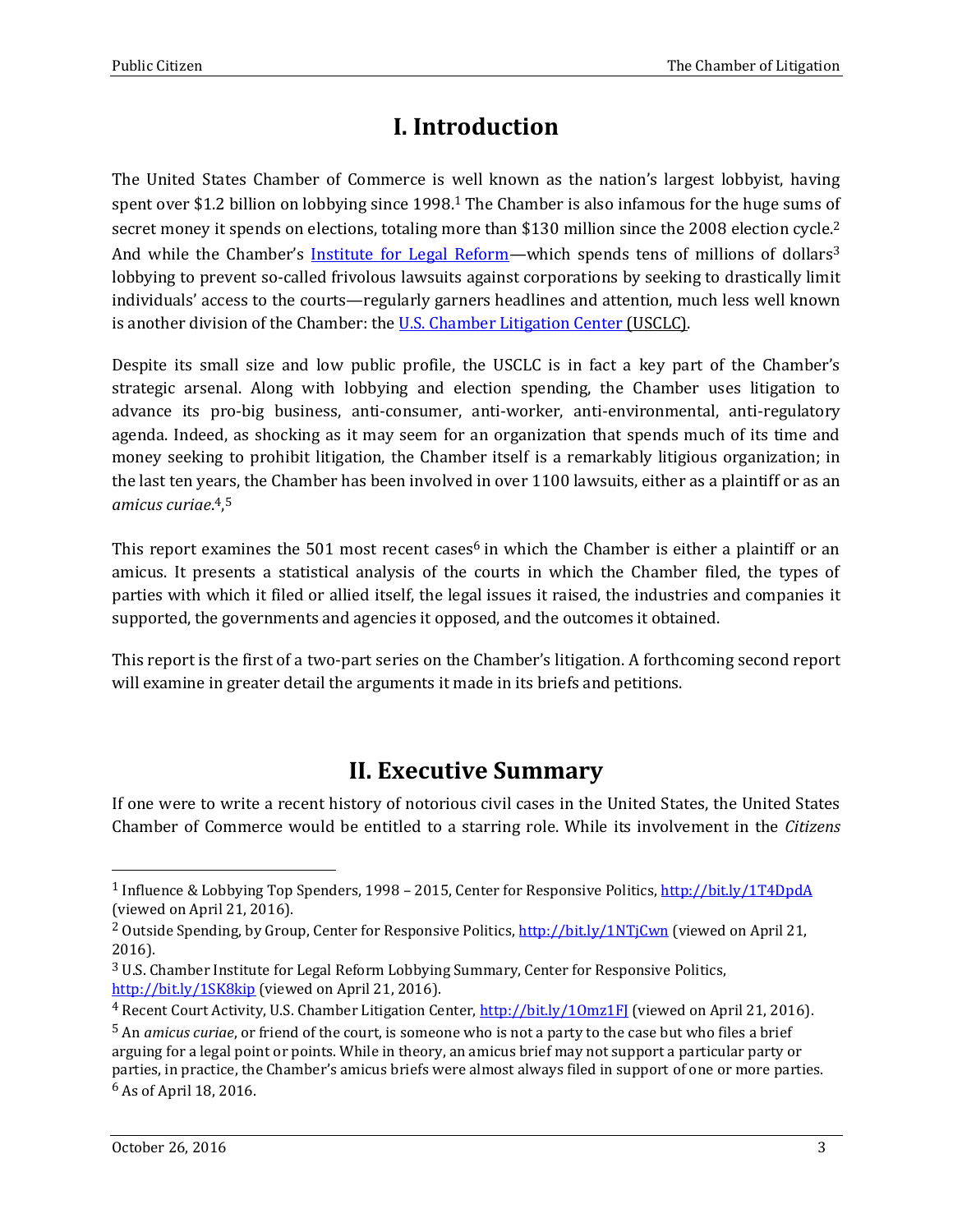*United* case that expanded the ways it and other corporate interests purchase vast influence over our political system is well known, less well known is its involvement in several other egregious civil cases of recent years:

- **Litigation related to the Deepwater Horizon oil spill in the Gulf of Mexico.** The Chamber filed an amicus brief on behalf of BP *on 4 separate occasions*, arguing for legal technicalities that would eliminate or reduce civil fines and penalties that government agencies sought to impose upon BP as well as obstruct class action litigation brought by small businesses against BP.
- **Litigation related to the Buckyball magnetic toy responsible for injuring thousands of children.** The Chamber filed an amicus brief in support of one of the owners of the company that sold Buckyballs and argued that he should not be personally liable for recall costs in spite of the fact that he had had ample warning of the danger posed by the toy and had indeed fought earlier recall efforts, resulting in a delay that led to further sales—and further injuries.
- **Litigation related to alleged fraud committed by Maurice Greenberg, the disgraced former CEO of AIG, one of the Wall Street firms most responsible for the 2008 Financial Crisis.** The Chamber filed *twice* as an amicus on behalf of Greenberg in a civil fraud case brought against him by the New York Attorney General.
- **Litigation related to for-profit Corinthian Colleges' fraudulently misleading students.** The Chamber filed an amicus brief in support of Corinthian Colleges' effort to prevent former students from suing it in court for fraud despite the fact that fraud at Corinthian was so widespread that the company was forced to close after several government investigations.
- **Litigation related to the Obama administration's Clean Power Plan (CPP).** The Chamber along with other plaintiffs filed suit to prevent the implementation of the CPP, which would limit greenhouse gas emissions in accord with the [Paris Agreement.](http://unfccc.int/meetings/paris_nov_2015/items/9445.php)

Most of the cases in which the Chamber has been involved are less prominent than these. In order to provide a more complete view of the Chamber's litigation strategy, [Chamber Watch](http://www.chamberofcommercewatch.org/) examined 501 of the Chamber's most recent cases. Our analysis looked at the outcome of the case, the court in which it was filed, the role played by the Chamber, the identity and type of any co-filants, the legal issue(s) raised, the industry(ies) involved, the identity of the opposing government and/or agency, and the identity and size of the corporate litigants supported. Our results can be summarized as follows:

- **Frequency:** The Chamber files a case or amicus brief roughly every other day of the 5 day work week.
- **Legal Issues:** The number one legal issue addressed by the Chamber is restricting access to the courts, defined for the purposes of this analysis as issues relating to arbitration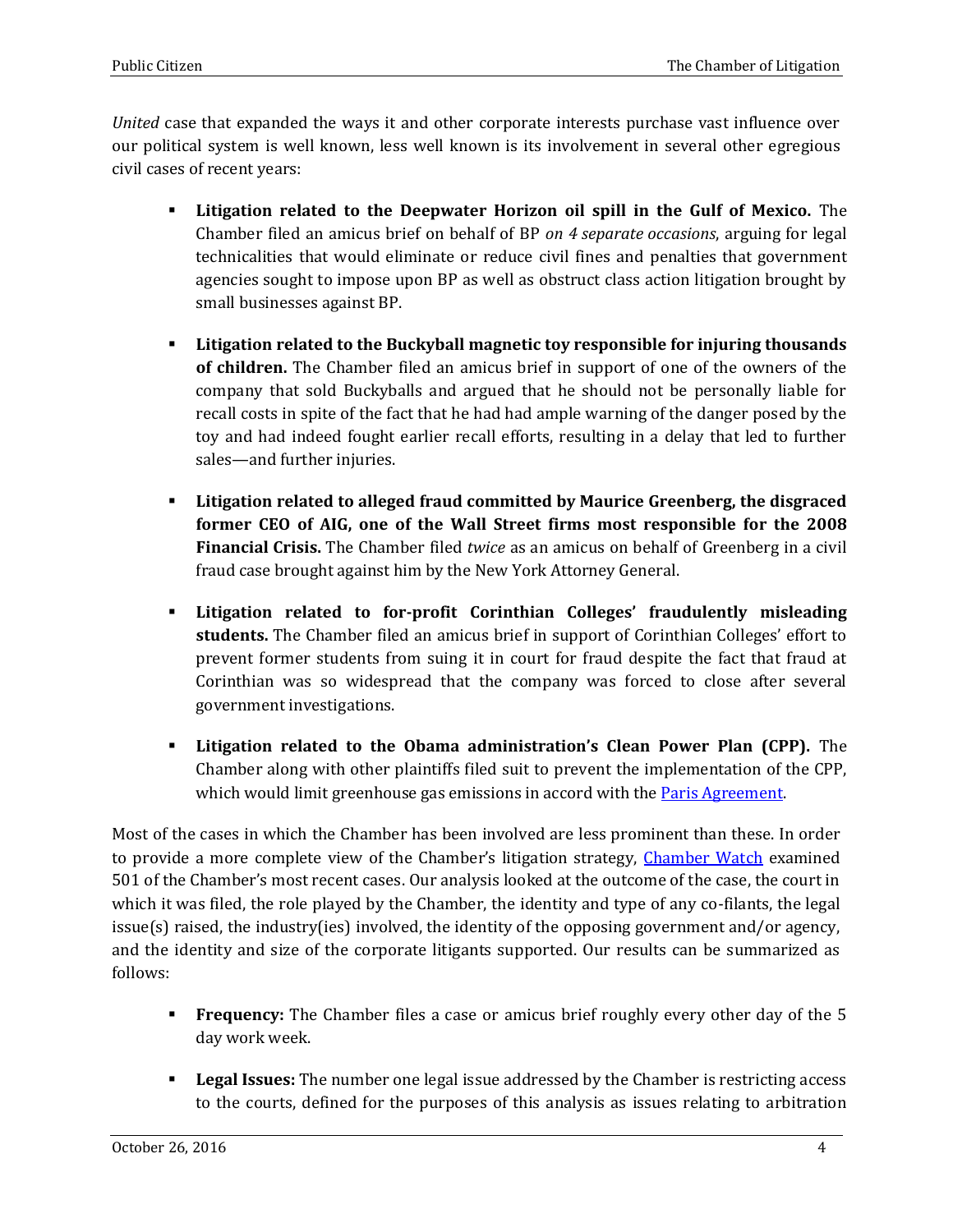and/or class actions. More than a fifth of Chamber cases dealt with such civil justice issues. Employment and labor relations issues were second. Environmental issues were third.

- **Industries:** The industry most frequently assisted by the Chamber's litigation efforts is the financial services industry, supported in a total of 88 cases. Energy & utilities is next at 80 cases, and Pharmaceuticals and healthcare is third at 50 cases.
- **Big Business:** Of the 426 cases in which the Chamber's filings directly supported one or more clearly identifiable corporate litigants, it filed amicus briefs in support of at least one Fortune 500 company almost 60% of the time. 126 individual Fortune 500 companies (25% of the list) and 35 Fortune 50 companies (70% of the list) directly benefited from the Chamber's litigation. Ford was the company most frequently directly assisted by the Chamber. State Farm and Dow tied for second. ExxonMobil was third. Koch Industries and Bank of America tied for fourth.
- **Small Business:** In comparison, the Chamber filed in support of at least one small business<sup>7</sup> only 7% of the time. Only 29 of the roughly 28 million small businesses (0.0001%) directly benefited from the Chamber's litigation.
- **Foreign Multinationals:** The *United States* Chamber of Commerce filed a brief in support of foreign multinationals (57 times) more often than it did on behalf of domestic small businesses (29 times).
- **Litigation Posture:** 55% of the cases we looked at involved one or more individuals litigating against one or more businesses. Roughly 30% involved one or more businesses litigating against a government or government agency.
- **Opposing Government Party:** Of the 176 cases in which the Chamber opposed an agency of the federal government or a state or local government, the most frequently opposed agencies were the Environmental Protection Agency (EPA), the National Labor Relations Board (NLRB), the Equal Employment Opportunity Commission (EEOC), and the Internal Revenue Service (IRS). 22 states also found themselves on the opposing side of the Chamber.
- **Federal vs. State Courts:** Almost three quarters of cases in which the Chamber became involved were filed in federal court. Of the remaining cases, all but one were filed in state court. One case was pending in a foreign court.

 $<sup>7</sup>$  For the purposes of this report, a small business was defined as a business having fewer than 500</sup> employees. This definition is one of several used by the Small Business Administration. For more information, see, [http://1.usa.gov/236lzga.](http://1.usa.gov/236lzga)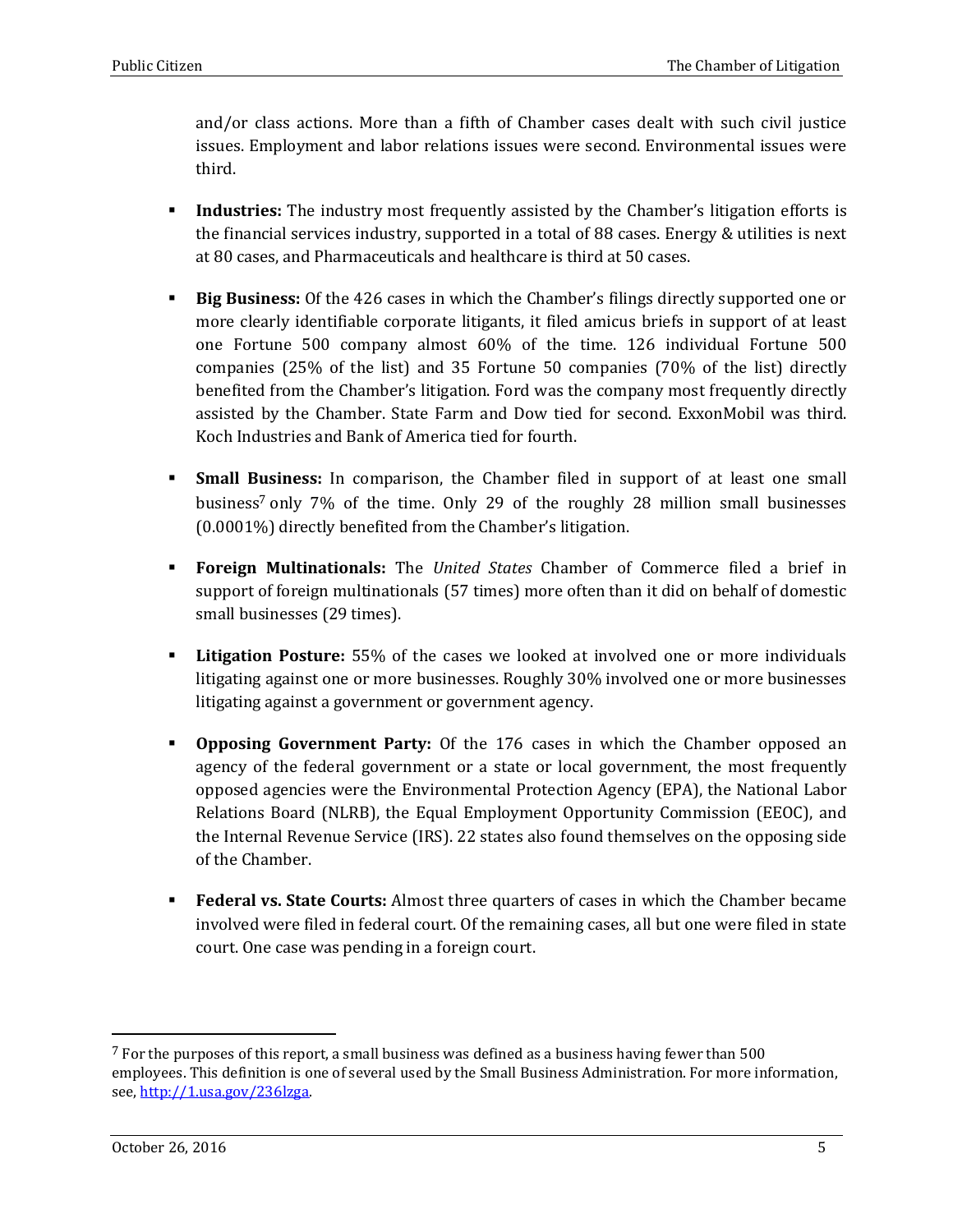- **Federal Courts & Tribunals:** In the federal courts, roughly half of Chamber cases in courts of appeals, roughly 40% were before the Supreme Court, and the remaining 10% were split between district courts and other federal tribunals.
- **State Courts:** The Chamber was active in 33 states. More than a quarter of the Chamber's state-level litigation was before the California courts. New York and Texas were second and third, respectively.
- **The Chamber's Role in the Case:** The Chamber was a plaintiff in 5% of the cases. In the remaining cases, it was an amicus.
- **Alone vs. In Coalition:** The Chamber filed its amicus brief or lawsuit alone roughly 40% of the time.Sixty percent of the time it filed in coalition.
- **Types of Co-filants:** The most frequent type of litigation partner for the Chamber were other trade associations, which joined the Chamber in 80% of the cases in which it filed in coalition. Legal advocacy groups were the next most common partner.
- **Identities of Co-filants:** The Chamber partnered with 439 different litigation partners in the 308 cases in which it filed in coalition. The National Association of Manufacturers was its most frequent partner, joining it in 96 cases. The National Federation of Independent Business was second, joining it in 65 cases.
- **Case outcome:** Roughly one quarter of the cases we examined were still pending. Of the remaining decided cases, the Chamber or the legal position for which it advocated carried the day approximately 35% of the time. It lost on the merits in roughly 30% of decided cases, and a request for further review was denied in just under a quarter of decided cases.

### **III. Methodology**

This report examined a sample of 501 cases in which the United States Chamber of Commerce was either a party or an amicus. They were chosen based date; we selected the 501 most recent cases as listed in the U.S. Chamber Litigation Center's **[online archives](http://www.chamberlitigation.com/cases)<sup>9</sup>**. The archives is organized in roughly reverse chronological order according to filing date for pending cases and resolution date for decided and settled cases. The sample of 501 cases examined covers roughly the period from March 12, 2013 through April 18, 2016, or 37 months. Of course, because the archives mixes pending and decided/settled cases, the Chamber's initial involvement in many of these cases predates this period, and extends as far back as May 2008.

<sup>8</sup> As of April 18, 2016. A small number of cases are included in the archives despite the fact that the Chamber did not take a position on them.These cases were excluded from the sample.

<sup>9</sup> Recent Case Activity, United States Chamber Litigation Center,<http://bit.ly/1WpRiIT> (viewed May 6, 2016)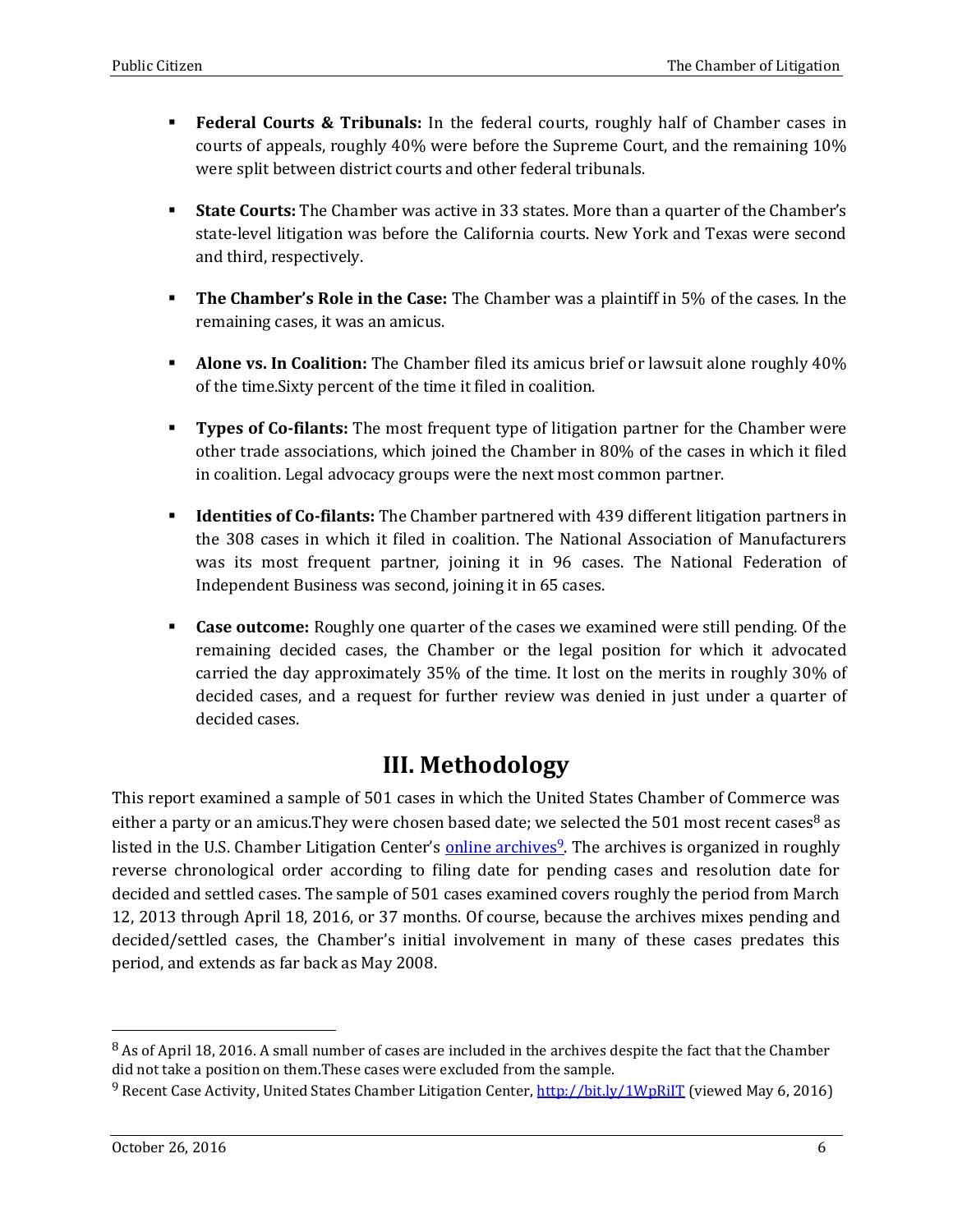Information on each case in the sample was obtained (where available) for each of the following categories: name of the case; date of the Chamber's initial involvement in the most recent phase of litigation; date the case was resolved; status of the case; jurisdiction hearing the case; if a state court, the state; if a federal court, the federal court; whether the case was an appeal or not; whether the Chamber supported the plaintiff or defendant; if an appeal, whether the lower court ruling was for the plaintiff or defendant; whether the Chamber was a party to the case; the identities of any cofilants; the type of co-filants; the law firm representing the Chamber; the legal issue(s) raised by the Chamber; the industry(ies) represented by the parties to the case that the Chamber supported; the posture of the case; the government or government agency opposed by the Chamber; the corporation(s) supported by the Chamber; whether at least one of the corporations supported by the Chamber was a Fortune 500 company; whether at least one of the corporations supported by the Chamber was a small business.

### **IV. The Chamber of Litigation**

When it comes to litigation, the Chamber's motto might as well be "do as I say, not as I do." For while the Chamber and its Institute for Legal Reform never cease to denounce the "costly" American legal system and the multitude of "frivolous" lawsuits<sup>10</sup>, the Chamber itself is a prodigious litigator. Because the Chamber's archives mixes both closed and pending cases in its reverse chronological listing of cases, and because it uses the resolution date for closed cases and the filing date for pending cases, it is difficult to obtain an exact figure for the frequency with which the Chamber files cases or briefs. However, if you only look at closed cases and assume that the frequency with which a Chamber case is resolved does not greatly differ from the frequency with which the Chamber files cases or briefs, then a good estimate of the frequency with which the Chamber files a case or brief is *almost every other day of the work week*. 11

Chamber President Tom Donohue has even copped to the Chamber's penchant for litigation, stating, "We spend half of our time trying to reduce the number of suits by class-action lawyers and the other half of our time suing the hell out of the government. We sue the federal government and units of the federal government and some state governments, 180-90 times a year."<sup>12</sup> As we will see in Part VIII, this statement is not exactly true, for with the notable exception of the EPA, the Chamber doesn't often sue the government; instead, it assists large multinational corporations in their legal battles against various federal agencies, local and state governments, individuals, and sometimes even small businesses.

<sup>10</sup> *See, e.g*., U.S. Chamber of Commerce position on legal reform, [http://uscham.com/1VCcjkR.](http://uscham.com/1VCcjkR) 

 $11$  During the 37 month period covered by our sample of 501 cases, 363 were resolved. This estimate actually *underestimates* the frequency with which the Chamber files cases or briefs because the Chamber filed multiple briefs for a non-trivial number of cases in the sample.

<sup>12</sup> Sean Higgins, Comrades in Arms, WASHINGTON EXAMINER (May 18, 2015) [http://washex.am/1c1e4Db.](http://washex.am/1c1e4Db)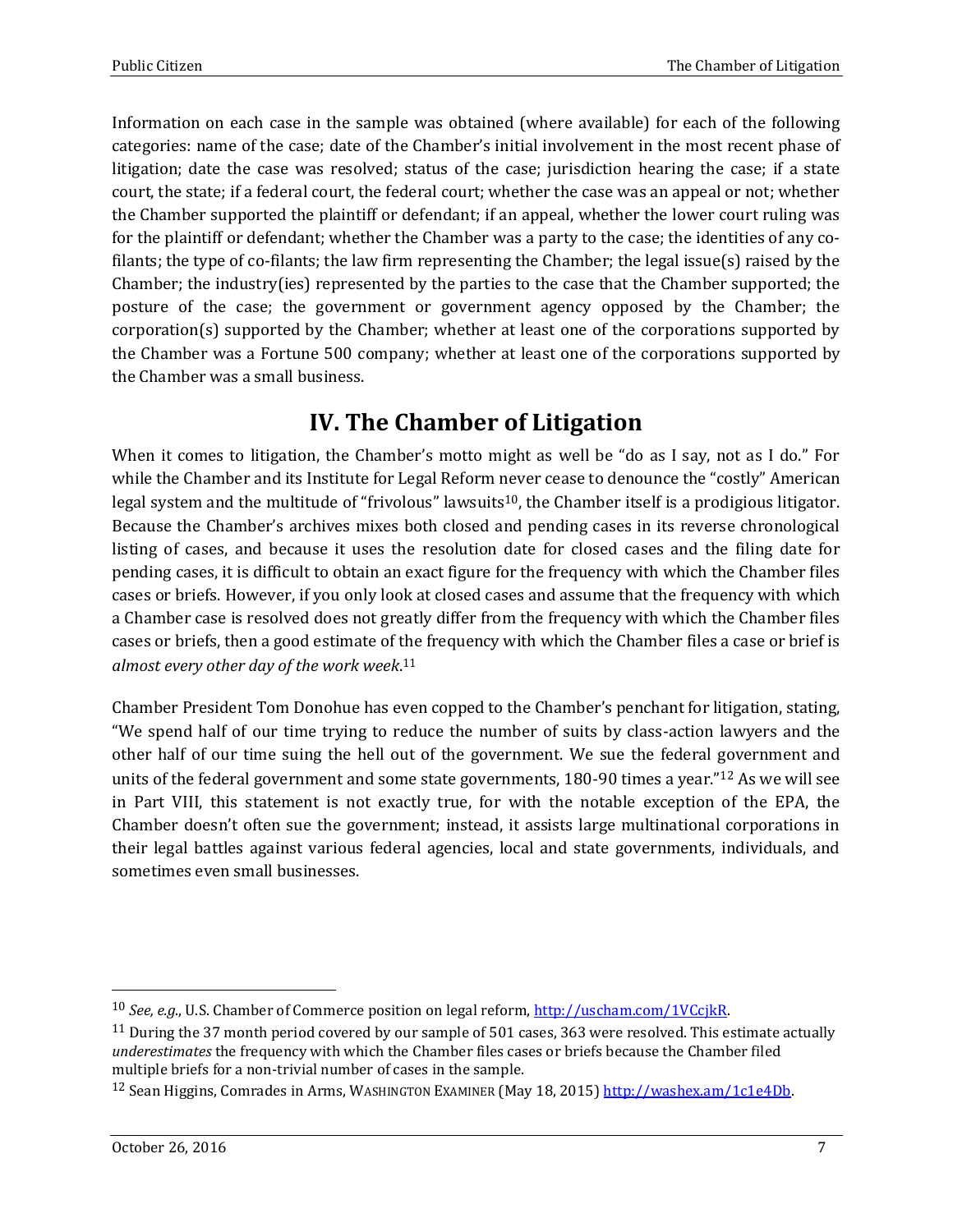### **V. Close the Courts to Consumers, End Worker Protections, and Pollute, Pollute, Pollute: The Holy Trinity According to the Chamber**

In the 501 cases that we analyzed, the Chamber litigated a total of 60 different legal issue areas. Our case analysis shows that of these 60 issue areas, three qualify as *idées fixes* for the Chamber: restricting access to courts, employment/labor relations, and the environment. The Chamber litigated a total of 112 cases (over 20% of the total) where access to the civil justice system was one of the primary legal issues involved. [Table 1] For the purposes of this study, we defined "court access" as including legal disputes relating to whether or not forced arbitration clauses would be enforced and whether or not a class action lawsuit would be allowed to proceed.

The second most frequently-litigated issue was employment/labor relations. The Chamber litigated 84 cases (17%) that focused on this issue. For the purposes of this study, we classified any case that addressed the relationship between employers and employees as dealing with employment/labor relations. This definition encompasses a wide variety of sub-issues including the definition of employer, compensation, the right to overtime pay, increases to the minimum wage, the definition of independent contractor, job discrimination, unionization, and H2-B visa regulations.

The third most frequently-litigated issue was the environment. The Chamber litigated 61 cases (12%) that dealt with challenges to environmental regulations. As with employment/labor relations, the environment includes many different sub-issues including laws and regulations dealing with regional haze, greenhouse gas emissions, wetlands protections, air pollution, the cleanup of the Chesapeake Bay, water pollution, fracking, ozone, air quality, groundwater pollution, waste incineration, oil pipelines, mercury, civil penalties for oil spills, and mining discharges.

| <b>Issue</b>                      | <b>Number of Cases</b> |  |  |
|-----------------------------------|------------------------|--|--|
| <b>Court Access</b>               | 112                    |  |  |
| <b>Employment/Labor Relations</b> | 84                     |  |  |
| Environment                       | 61                     |  |  |
| <b>Product Liability</b>          | 45                     |  |  |
| Jurisdiction                      | 27                     |  |  |
| <b>Federal Preemption</b>         | 24                     |  |  |
| <b>Financial Regulation</b>       | 23                     |  |  |
| ERISA                             | 22                     |  |  |
| Tax                               | 17                     |  |  |
| Damages                           | 16                     |  |  |
| <b>False Claims Act</b>           | 13                     |  |  |
| <b>Commerce Clause</b>            | 7                      |  |  |
| <b>Takings Clause</b>             | 6                      |  |  |
| <b>Attorney Fees</b>              | 6                      |  |  |
| <b>Alien Tort Statute</b>         | 6                      |  |  |
| Corporate Free Speech             | 5                      |  |  |

#### **Table 1: Most Litigated Issues**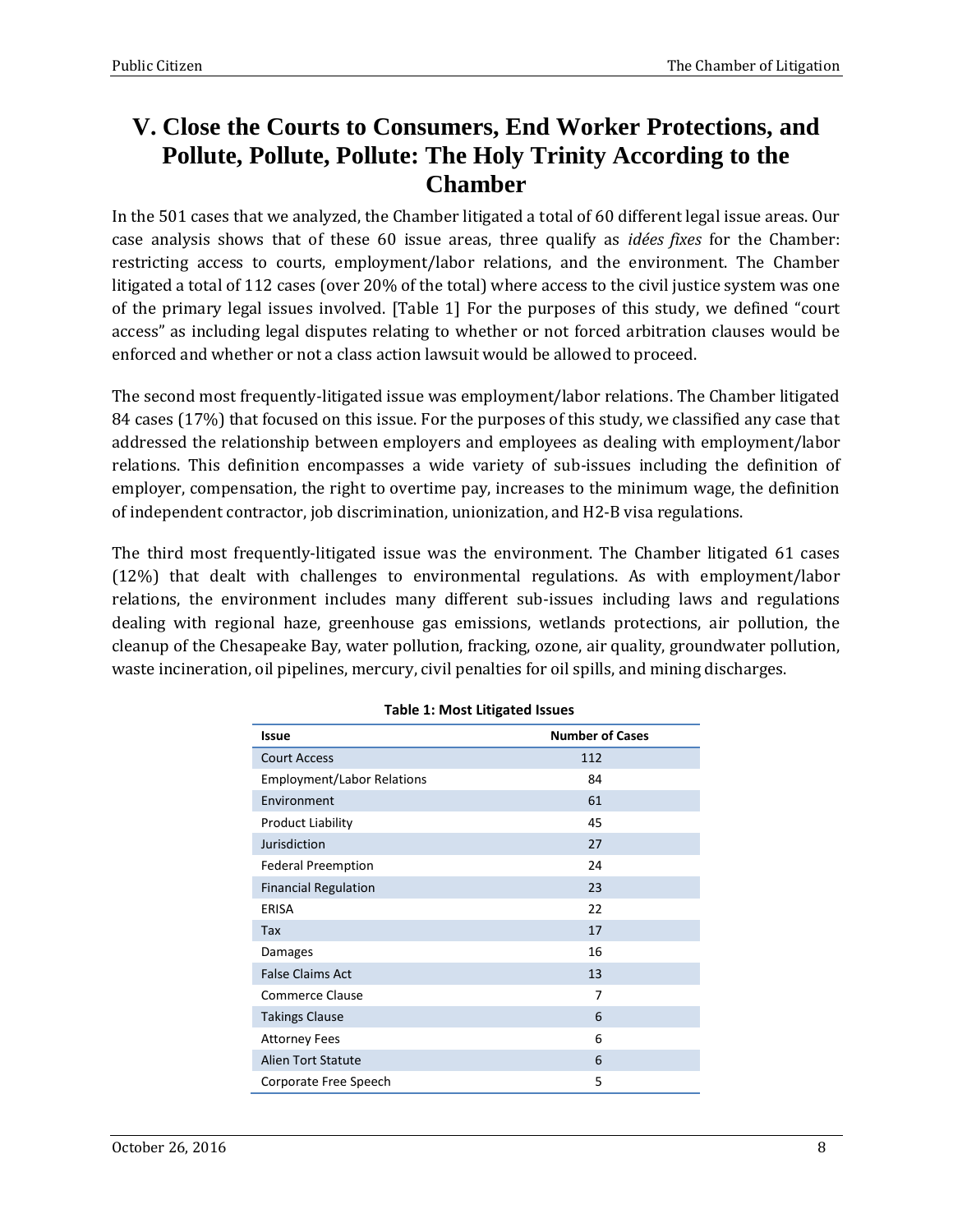In our forthcoming second report on the Chamber's litigation, we will delve into much greater detail on the positions the Chamber has taken in many of these cases.

#### **VI. United States Chamber of Commerce or Wall Street Chamber of Big Oil?**

The Chamber of Commerce holds itself out as the representative of American business writ large, and it puts a particular accent on small businesses, especially in its communications and lobbying activities, where it makes frequent mentions of "mom and pop shops" and small businesses whose interests it claims to represent.<sup>1314</sup>

If the Chamber were truly so concerned with advocating for the best interests of small business, one would expect that this concern would extend to its active litigation practice. After all, who better to help than small businesses embroiled in expensive litigation, small businesses that probably don't have the money to hire top flight legal talent the way big companies do?

Such a hypothesis is not born out by the facts. Of the 501 cases we examined, the Chamber intervened on behalf of a corporate party in 426 cases (85%). Out of these 426 cases, the Chamber's litigation supported one or more small businesses<sup>15</sup> in only 29 cases, or less than 7% of the time. On the other hand, the Chamber supported at least one Fortune 500 company in 238 cases or over 55% of the time. Of the remaining cases, the Chamber supported companies that were neither Fortune 500 companies nor small businesses in 131 cases. In 28 cases, it was not possible to ascertain the size and/or ownership of the company. [Figure 1]

<sup>13</sup> *See, e.g*., About the U.S. Chamber, U.S. Chamber of Commerce[, http://uscham.com/1N7Jz0s](http://uscham.com/1N7Jz0s) (viewed on April 29, 2016) and Statement of the U.S. Chamber of Commerce on Assessing the Effects of Consumer Finance Regulations, U.S. Chamber of Commerce,<http://1.usa.gov/1N5n1b2> (viewed on April 29, 2016).  $14$  For a detailed analysis of the Chamber's preferred communications strategy of using small businesses to advocate for policies that benefit Big Business, see BARTLETT NAYLOR & DANIEL DUDIS, PUBLIC CITIZEN, SACRIFICING THE PAWNS (June 2016), <http://bit.ly/28N1dnh> (viewed on June 22, 2016).

<sup>&</sup>lt;sup>15</sup> For the purposes of this report, a small business was defined as a business having fewer than 500 employees. This definition is one of several used by the Small Business Administration. For more information, see, [http://1.usa.gov/236lzga.](http://1.usa.gov/236lzga)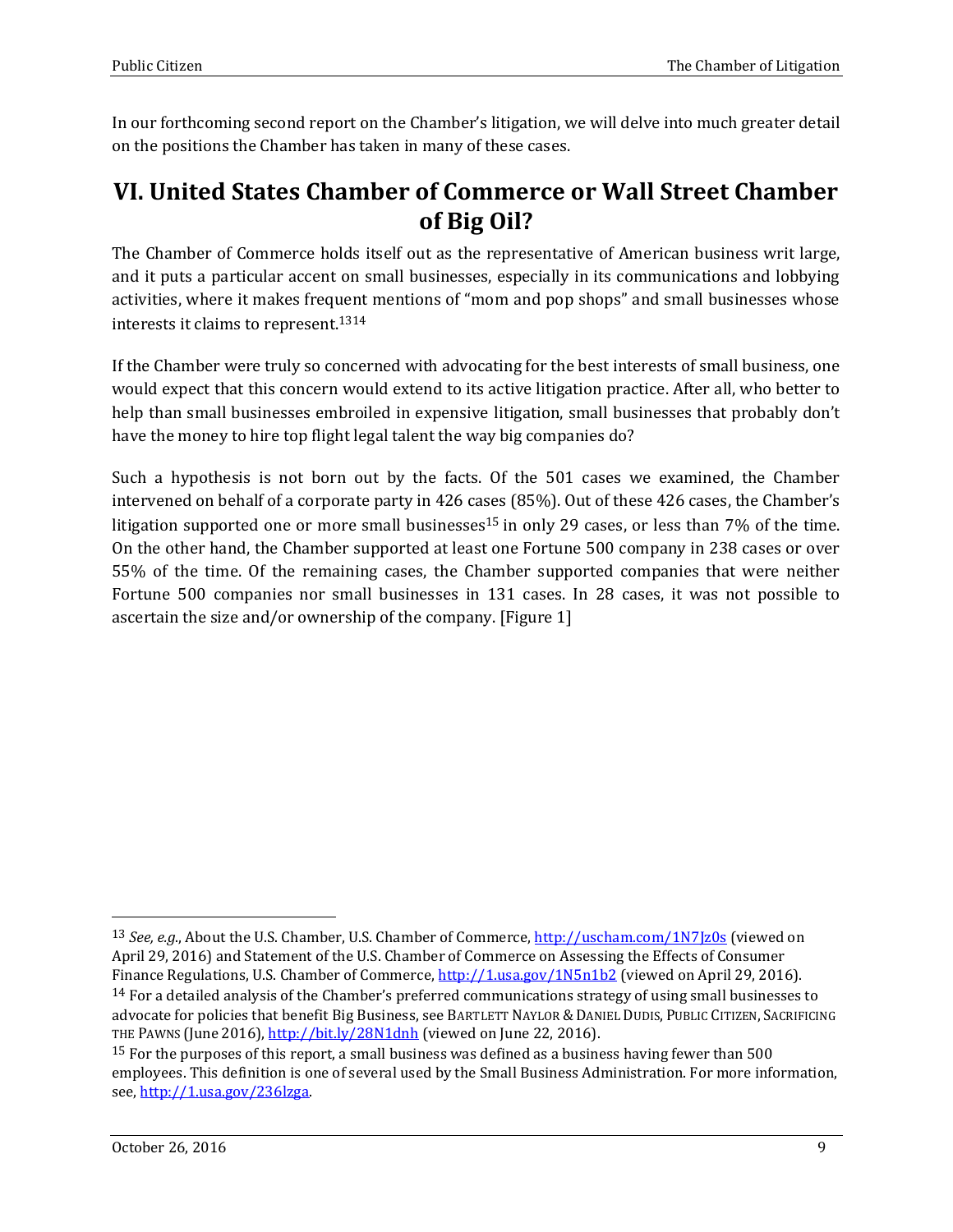

**Figure 1: More Multinational than Mom & Pop**

The "other" category contains many very large companies as the Fortune 500 list does not include companies with their headquarters overseas nor does it include many large, privately held American companies. A closer look at the "other" category reveals that in 111 of these 131 cases (85%), at least one of the corporate litigants supported by the Chamber had 2015 revenues of over \$1 billion dollars.<sup>16</sup> Moreover, in 57 of these cases (44%), the corporate litigant supported by the Chamber was a foreign company. [Figure 2] Many of these foreign companies supported by the Chamber are among the largest multinationals in the world, including Barclays Bank, Deutsche Bank, BP, Shell, Nestlé, AstraZeneca, Samsung, Softbank, Daimler, LG, Mitsubishi, and Hyundai. Incredibly, the entity that calls itself the *United States* Chamber of Commerce filed amicus briefs supporting foreign multinationals in more cases than it filed in support of American small businesses.

<sup>16</sup> The threshold for making the Fortune 500 in 2015 was \$5.2 billion in revenues. *See*, Fortune 500 No. 500, McGraw Hill Financial,<http://for.tn/1W49f1t> (viewed May 2, 2016).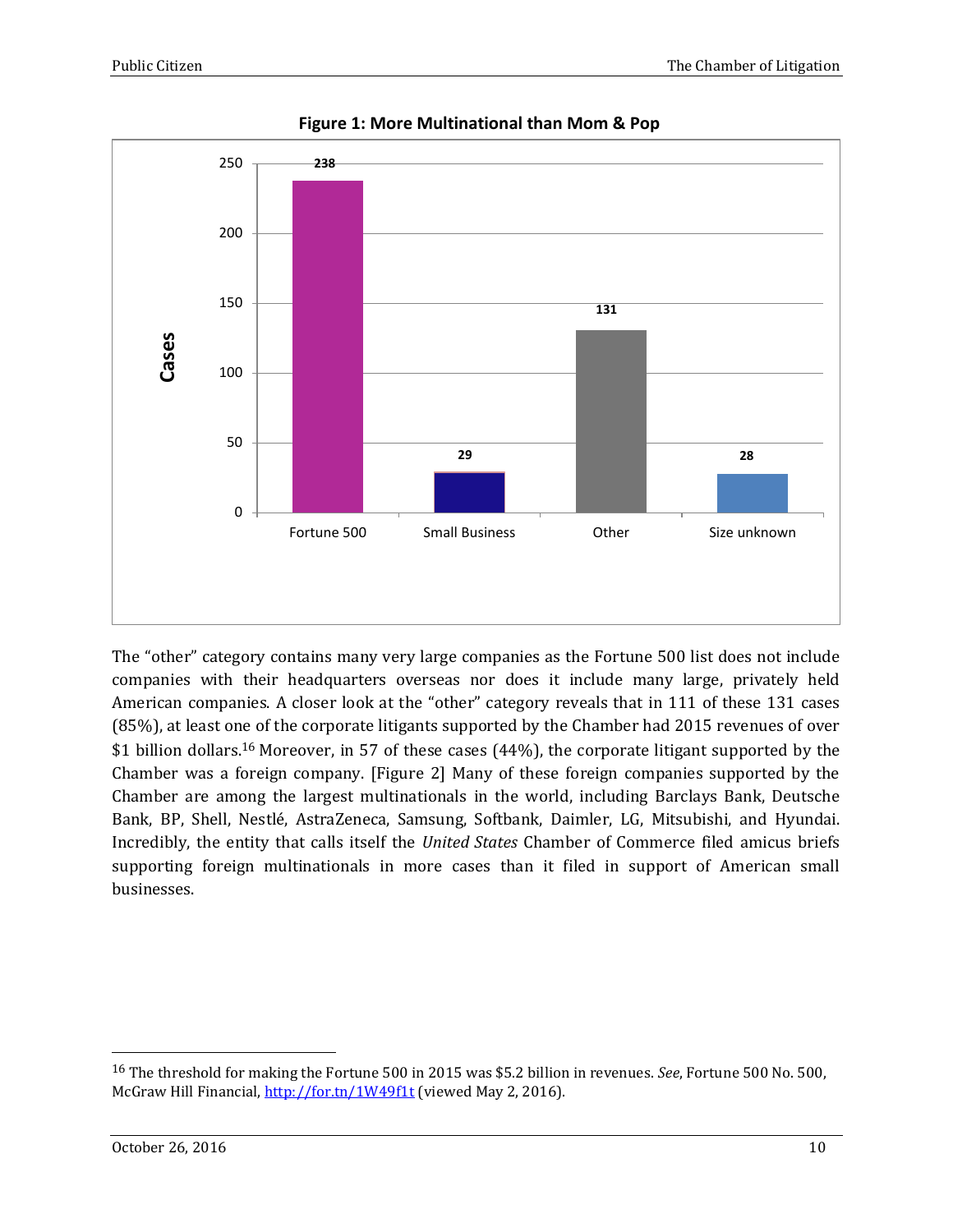

**Figure 2: International Diplomacy**

Shifting from the size of the companies supported by Chamber litigation to their identities, it is no surprise that the Chamber's litigation has supported a who's who of corporate America in addition to the huge foreign multinationals mentioned above. Ford has benefited from the Chamber's litigation in the most cases, at 14. State Farm and Dow tie for second, with nine cases apiece. ExxonMobil is third, with eight cases while Koch Industries and Bank of America share fourth place, with seven cases each. Goldman Sachs, Reynolds American, and KBR round out the top five, with six cases each. [Table 2]

| Company                | <b>Number of Cases</b> |
|------------------------|------------------------|
| Ford                   | 14                     |
| State Farm Insurance   | 9                      |
| Dow                    | 9                      |
| ExxonMobil             | 8                      |
| Koch Industries        | 7                      |
| <b>Bank of America</b> | 7                      |
| <b>Goldman Sachs</b>   | 6                      |
| Reynolds American      | 6                      |
| <b>KBR</b>             | 6                      |
| Walmart                | 5                      |
| Allstate               | 5                      |
| <b>BP</b>              | 5                      |
| Berkshire Hathaway     | 5                      |
| AT&T                   | 5                      |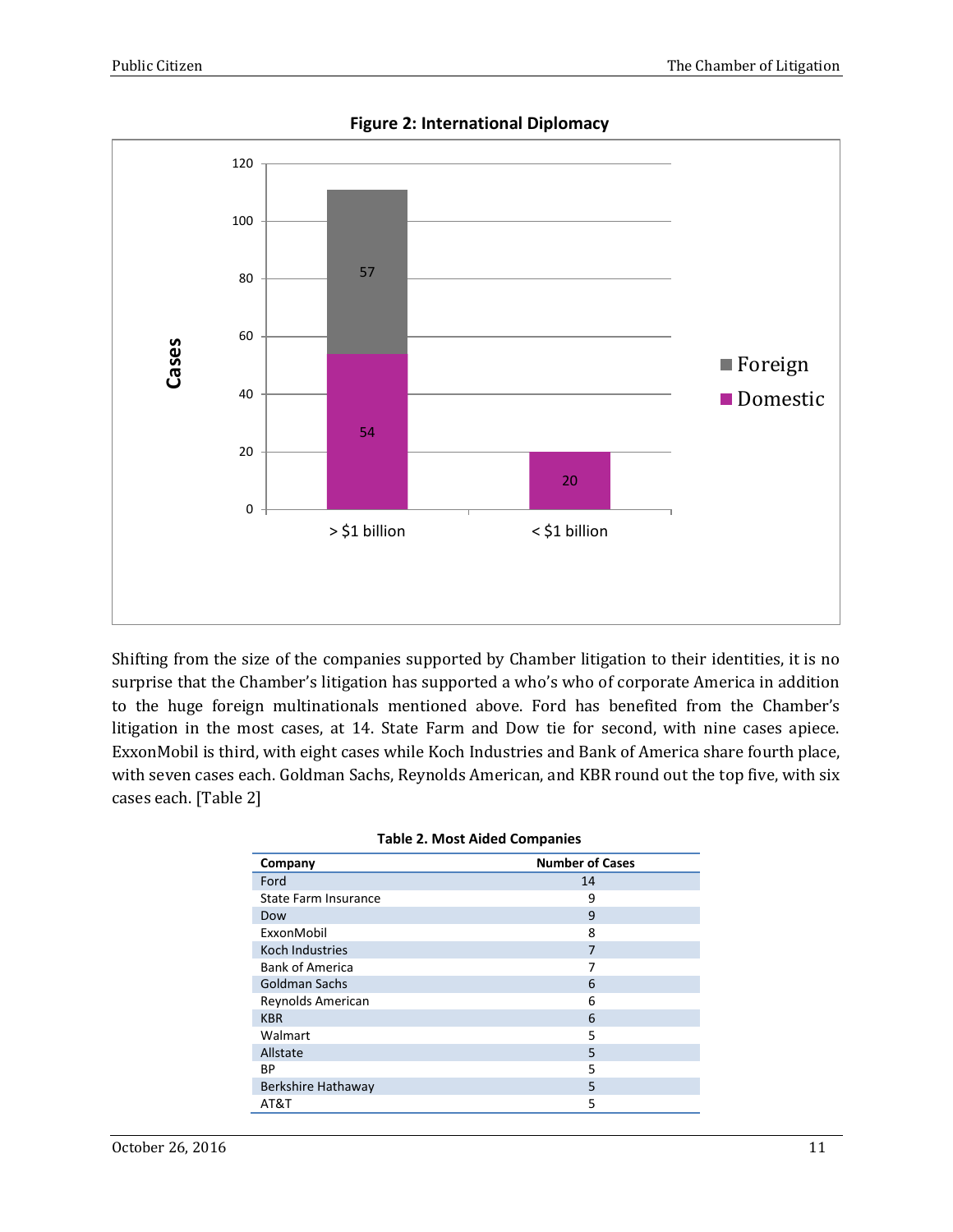| <b>Teva Pharmaceutical Industries</b> | 5              |
|---------------------------------------|----------------|
| Deutsche Bank                         | 5              |
| Altria                                | 4              |
| Citigroup                             | 4              |
| Microsoft                             | $\overline{4}$ |
| PPL                                   | 4              |
| Shell                                 | $\overline{4}$ |
| Pfizer                                | 4              |
| <b>Wells Fargo</b>                    | 4              |
| Google                                | 4              |
| <b>AIG</b>                            | 4              |
| Halliburton                           | 4              |
| JPMorgan Chase                        | 4              |

As one can see, the financial services industry (State Farm, Bank of America, Goldman Sachs, Allstate, Berkshire Hathaway, Deutsche Bank, Citigroup, Wells Fargo, AIG, and JP Morgan Chase) and the Energy & Utilities industry (ExxonMobil, Koch Industries, BP, PPL, and Shell) dominate the top spots on the list of most aided companies. Pharmaceuticals & Healthcare (Teva and Pfizer) and Tobacco (Reynolds American and Altria) are also well represented.

In total, the Chamber's litigation directly supported 126 companies (25%) on the Fortune 500 list and fully 35 companies (70%) on the Fortune 50 list of the very largest companies. By way of comparison, the Chamber's litigation directly supported only 29 of the estimated 28 million small businesses in the U.S. or 0.0001% <sup>17</sup>

With respect to the industries most frequently directly supported by Chamber litigation, Financial Services comes out on top, having been aided in 88 cases (or just over one fifth of the 426 cases in which the Chamber supported one or more corporate litigants). Energy & Utilities was in second, with 80 cases (19%) and Pharmaceuticals & Healthcare was in third, with fifty cases (12%). [Table 3]

| <b>Industry</b>              | <b>Number of Cases</b> |
|------------------------------|------------------------|
| <b>Financial Services</b>    | 88                     |
| <b>Energy/Utilities</b>      | 80                     |
| <b>Pharma/Healthcare</b>     | 50                     |
| <b>Retail</b>                | 38                     |
| <b>Transportation</b>        | 37                     |
| <b>General Manufacturing</b> | 35                     |
| <b>Automotive</b>            | 23                     |
| <b>Technology</b>            | 21                     |
| <b>Food/Beverage</b>         | 19                     |
| <b>Telecommunications</b>    | 17                     |
| <b>Professional Services</b> | 14                     |
| <b>Chemicals</b>             | 14                     |
| <b>Hospitality</b>           | 10                     |

#### **Table 3: Most Aided Industries**

17 Frequently Asked Questions, Small Business Administration Office of Advocacy, <http://1.usa.gov/1DwAMOY> (viewed May 2, 2016).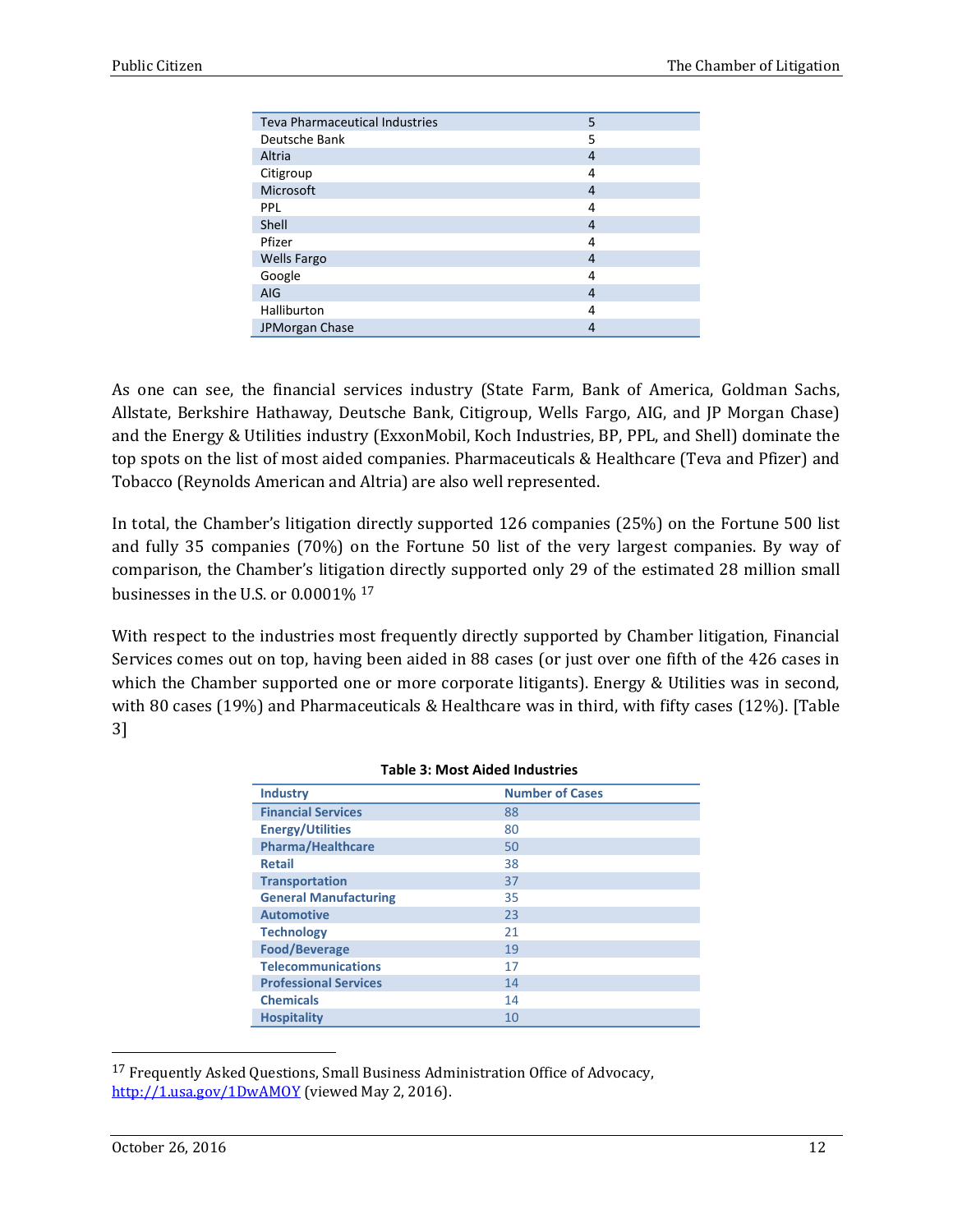| <b>Tobacco</b>     |  |
|--------------------|--|
| <b>Electronics</b> |  |

### **VII. Far More than Just the Supreme Court**

To the extent that people may be familiar with the Chamber's litigation, they have likely heard that the Chamber is active filing amicus briefs before the U.S. Supreme Court, as it did in *Citizens United*. However, the Chamber's U.S. Supreme Court litigation represents less than 30% of the cases in which it participates.

Overall, 363 cases (72%) of Chamber cases in the sample were before the federal courts while 137 (28%) were before state courts. One case was before a foreign court, in this case, the Supreme Court of Canada. (Figure 3) Of the 363 federal cases in the sample, only 150 ( $\sim$ 40%) were before the United States Supreme Court. Circuit Court cases represented half of the Chamber's federal litigation activity. The remaining 10% was split between the District Courts and other Federal Tribunals such as the National Labor Relations Board and the Occupational Safety and Health Review Commission. (Figure 4)



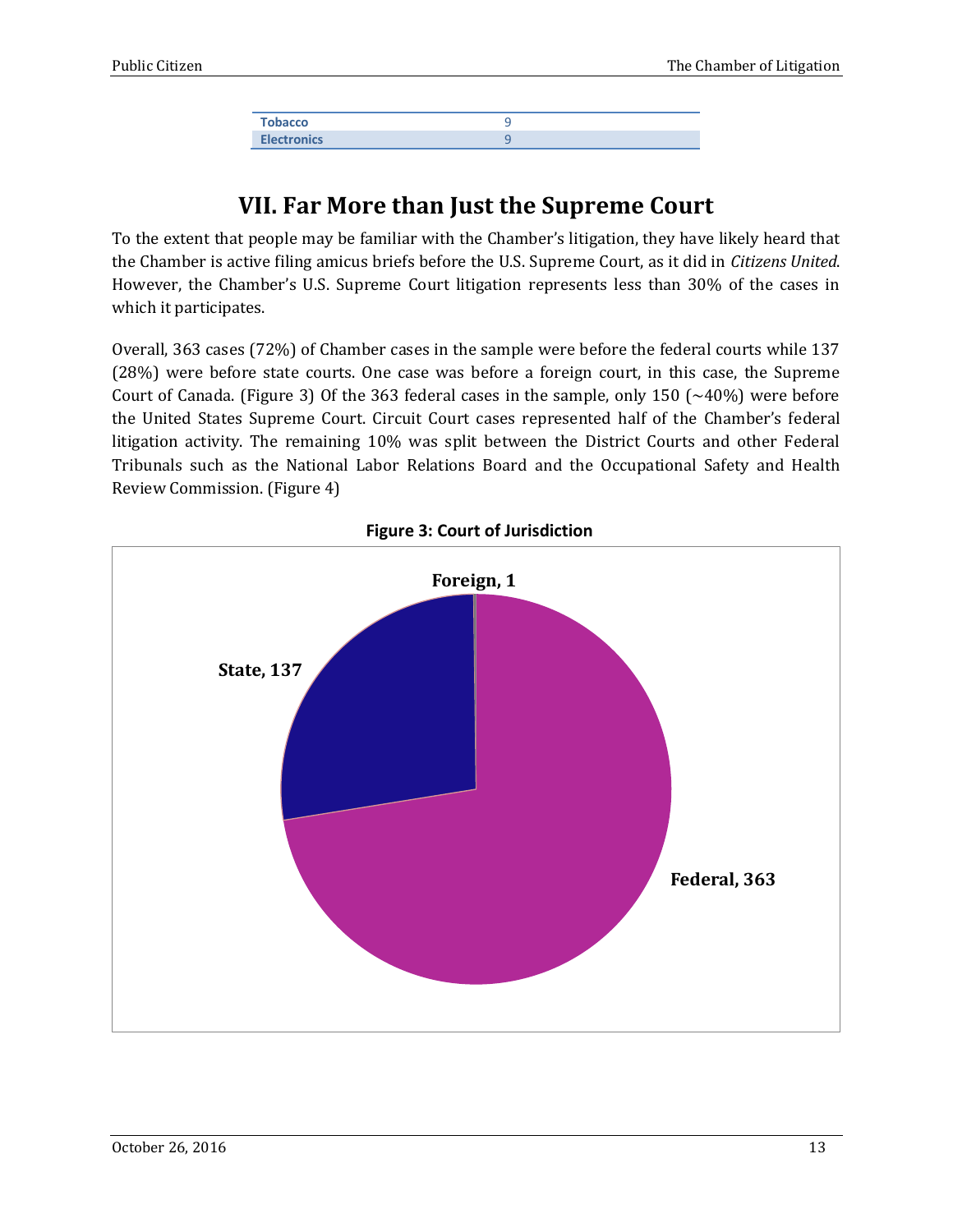

With respect to the Chamber's federal appellate court cases, distribution among the thirteen different federal circuits was very unequal. (Table 4) Perhaps not surprisingly, the Chamber litigated the most cases in the District of Columbia Circuit. The DC Circuit is where most federal regulations are challenged, and the Chamber has repeatedly railed against alleged overregulation.<sup>18</sup>

| <b>Table 4: Distribution of Cases by Circuit Court</b> |  |
|--------------------------------------------------------|--|
|                                                        |  |

| Court                         | <b>Number of Cases</b> |
|-------------------------------|------------------------|
| District of Columbia Circuit  | 35                     |
| Ninth Circuit (San Francisco) | 33                     |
| Second Circuit (New York)     | 32                     |
| Fifth Circuit (New Orleans)   | 18                     |
| Fourth Circuit (Richmond)     | 15                     |
| Sixth Circuit (Cincinnati)    | 9                      |
| Eighth Circuit (St. Louis)    | 8                      |
| Eleventh Circuit (Atlanta)    | 8                      |
| Third Circuit (Philadelphia)  |                        |

18 *See, e.g*., Above the Fold – Restoring Regulatory Sanity, U.S. Chamber of Commerce, [http://uscham.com/1Uhi327.](http://uscham.com/1Uhi327)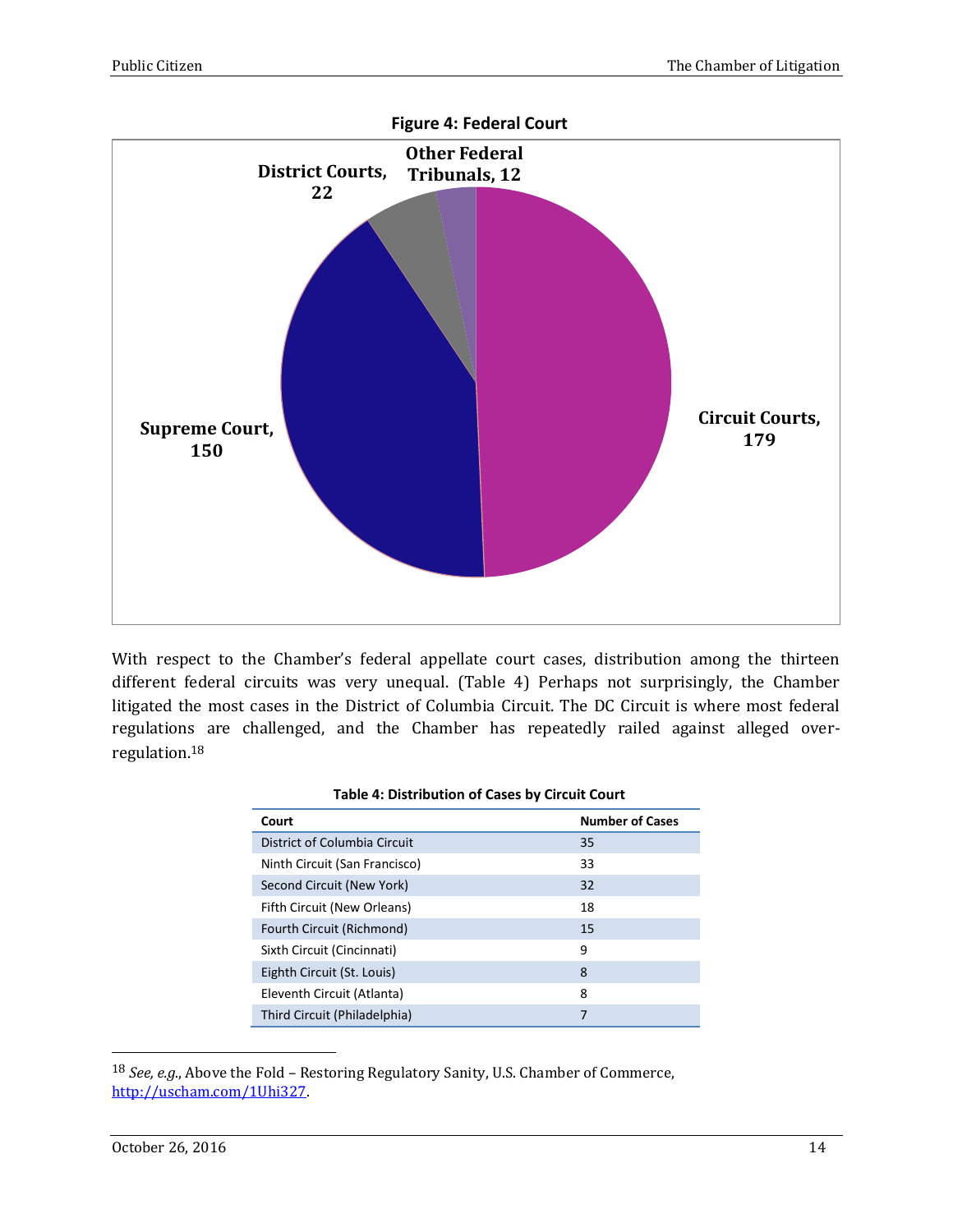In second place is the Ninth Circuit, which covers California and much of the West. Here, the Chamber has been particularly active arguing that California laws designed to preserve access to the court system are preempted by the Federal Arbitration Act.<sup>19</sup> Close behind in third place is the Second Circuit, based in New York. Much of the Chamber's litigation here focused on issues of interest to the financial services sector, in particular financial reform and tax law.

Turning our attention to the states, the Chamber engaged in litigation before the courts of 33 states, or 66% of the 50 states. As with the Circuit Courts, the bulk of the Chamber's state court litigation was concentrated in a few jurisdictions. California courts bore the brunt of the Chamber's litigation, with 40 cases or briefs filed. Like in the Ninth Circuit, the Chamber's litigation in the California courts also focused on seeking to limit consumers, employees, and small businesses' access to the court system through the enforcement of forced arbitration clauses and class action bans. In addition, the Chamber was active in the areas of product liability (much of it asbestos-related) and employment and labor relations. New York, with 17 cases, was second, while Texas, with 12 cases, was third. (Figure 5)

<sup>&</sup>lt;sup>19</sup> The California Legal Remedies Act, §1750 et seq California Civil Code, [http://bit.ly/1Xd54zm,](http://bit.ly/1Xd54zm) prohibits forced arbitration if it would be unconscionable. It also contains a provision favorable to class actions.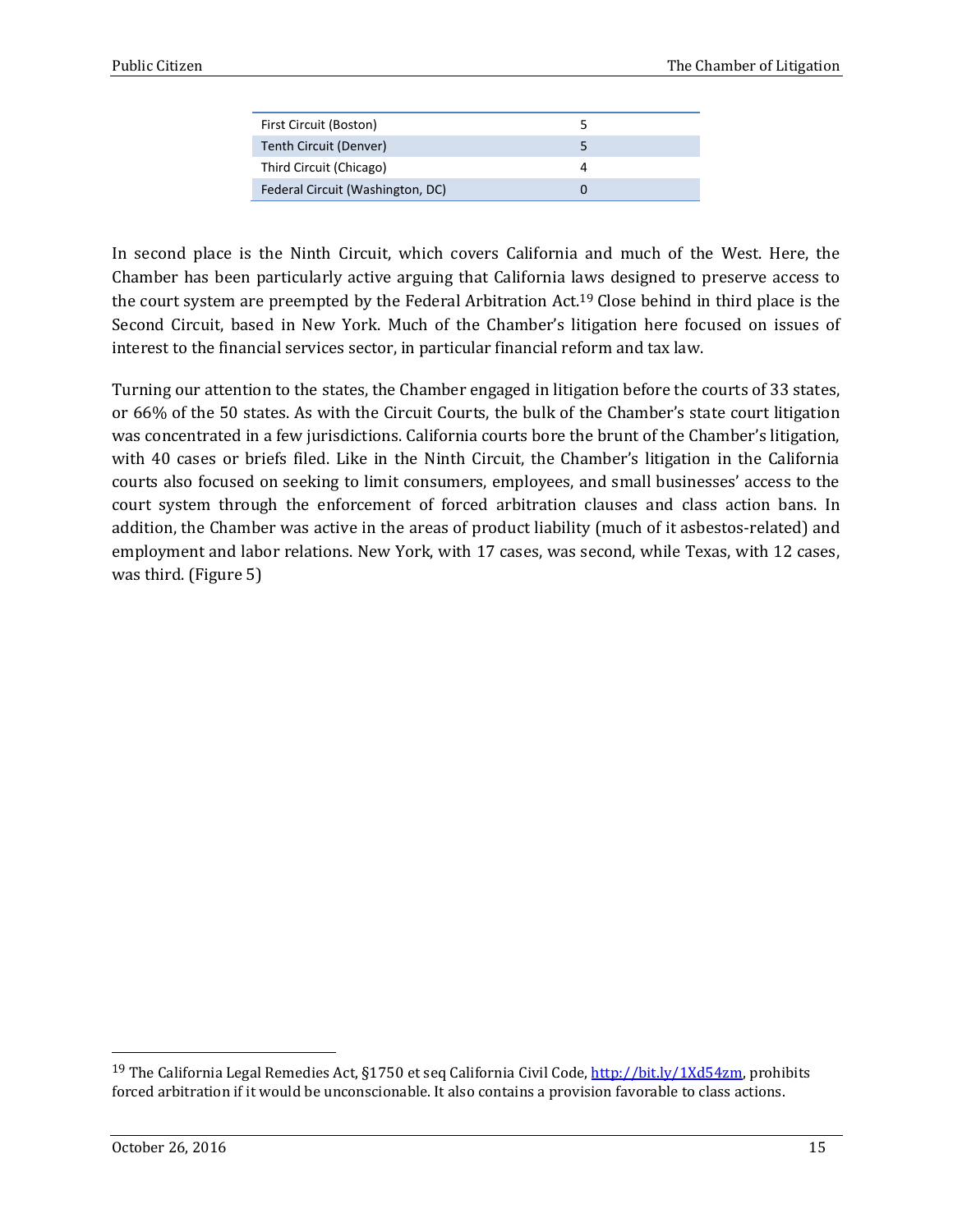

# Figure 5: From California to the New York island...

In sum, the Chamber's litigation strategy is both diversified—roughly evenly split between the state courts, the federal Circuit Courts, and the U.S. Supreme Court—and targeted in states and federal circuits that have jurisdiction over areas of particular interest or concern to the Chamber and its Big Business constituents, namely federal regulations, legal issues affecting the financial services sector, and California laws on access to the civil justice system. As was discussed in Part V, civil justice and environmental and financial regulations are some of the legal issues that the Chamber has most actively litigated.

### **VIII. When Your Bête Noire is Green: The Chamber v. The EPA**

While the Chamber's considerable appetite for litigation almost certainly qualifies it as a legal gourmand, the doctrine of standing<sup>20</sup> limits the number of cases the Chamber itself may bring. As a trade association, the Chamber does not have standing to challenge all government actions. Moreover, given the nature of its work, it will not typically find itself a party to cases focusing on

<sup>&</sup>lt;sup>20</sup> Standing usually requires that the plaintiff show that it has suffered or will suffer some sort of direct harm from the action it seeks to challenge. For more information on this legal doctrine, *see, e.g*., [http://bit.ly/26uRpYq.](http://bit.ly/26uRpYq)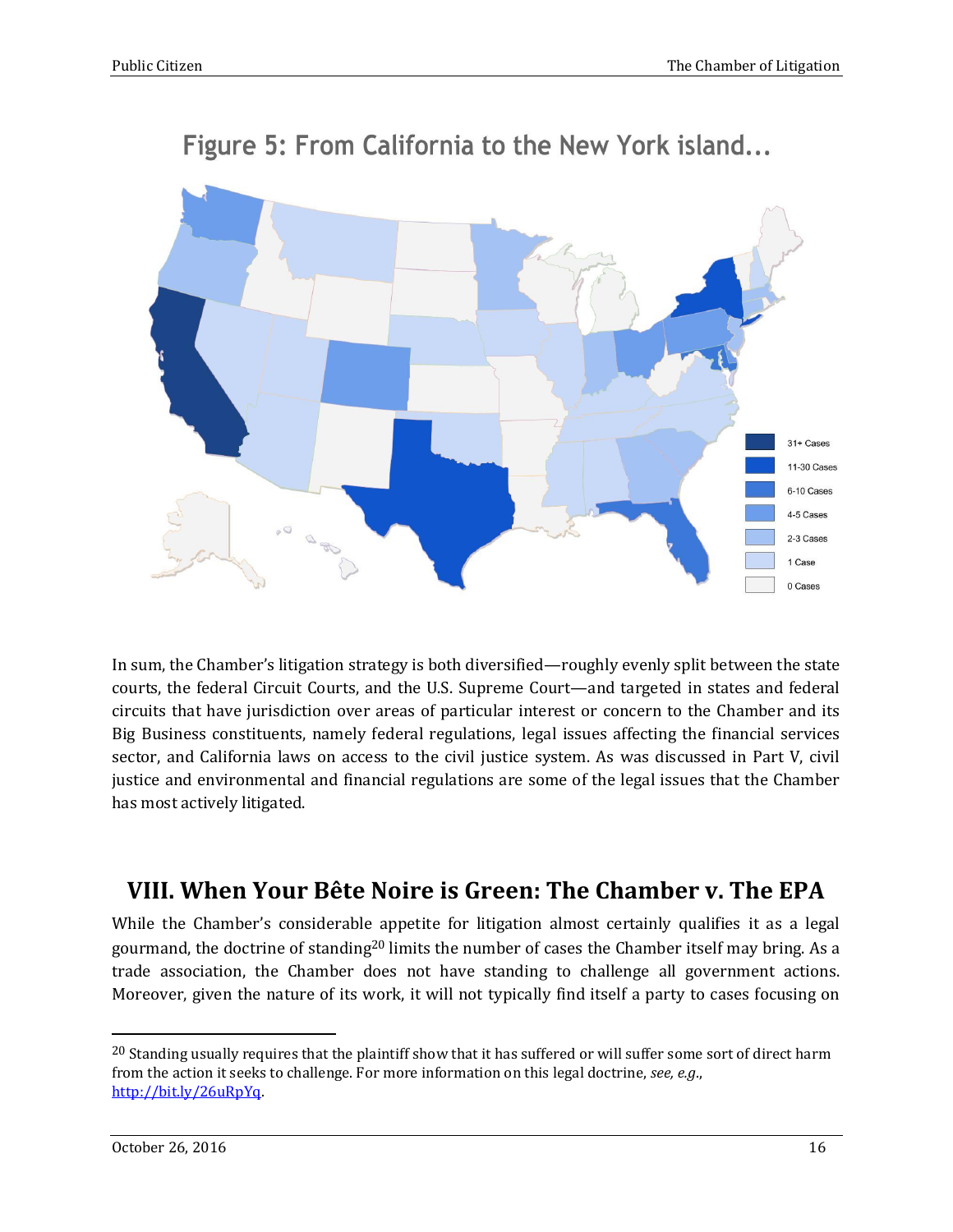arbitration, class actions, employment law, labor relations, product liability, ERISA, and so many of the other legal issues it cares about.

Perhaps because the Chamber cannot itself sue on so many of the issues it cares about, it has become an incredibly prolific filer of amicus briefs.Indeed, 95% of the cases in our sample are cases where the Chamber is not a party to the case but has instead filed an amicus brief supporting one or more of the parties. (Figure 6)





The fact that the Chamber is a party to the lawsuit in only 5% of the cases in which it is involved should not be seen as minimizing the influence of these cases. When the Chamber sues to block regulations or legislation, these suits can have an enormous impact on policy.

One area where the Chamber has filed cases is with respect to challenging environmental regulations. Of the 25 cases in the sample where the Chamber is a party to the lawsuit, 15 (60%) are cases where the Chamber has sued the EPA. The Chamber has challenged EPA regulations issued under the Clean Air Act and the Clean Water Act. It has challenged regulations imposing pollution limits on boilers and waste incinerators. It has sued to overturn regulations limiting particulate emissions, ozone levels, and greenhouse gas emissions from a variety of different sources. Sometimes, it has sued multiple times to prevent the implementation of the same rule! Our second report on the Chamber's litigation activities will dive into more detail on the arguments the Chamber advanced to try and halt rules designed to protect and improve the quality of the air we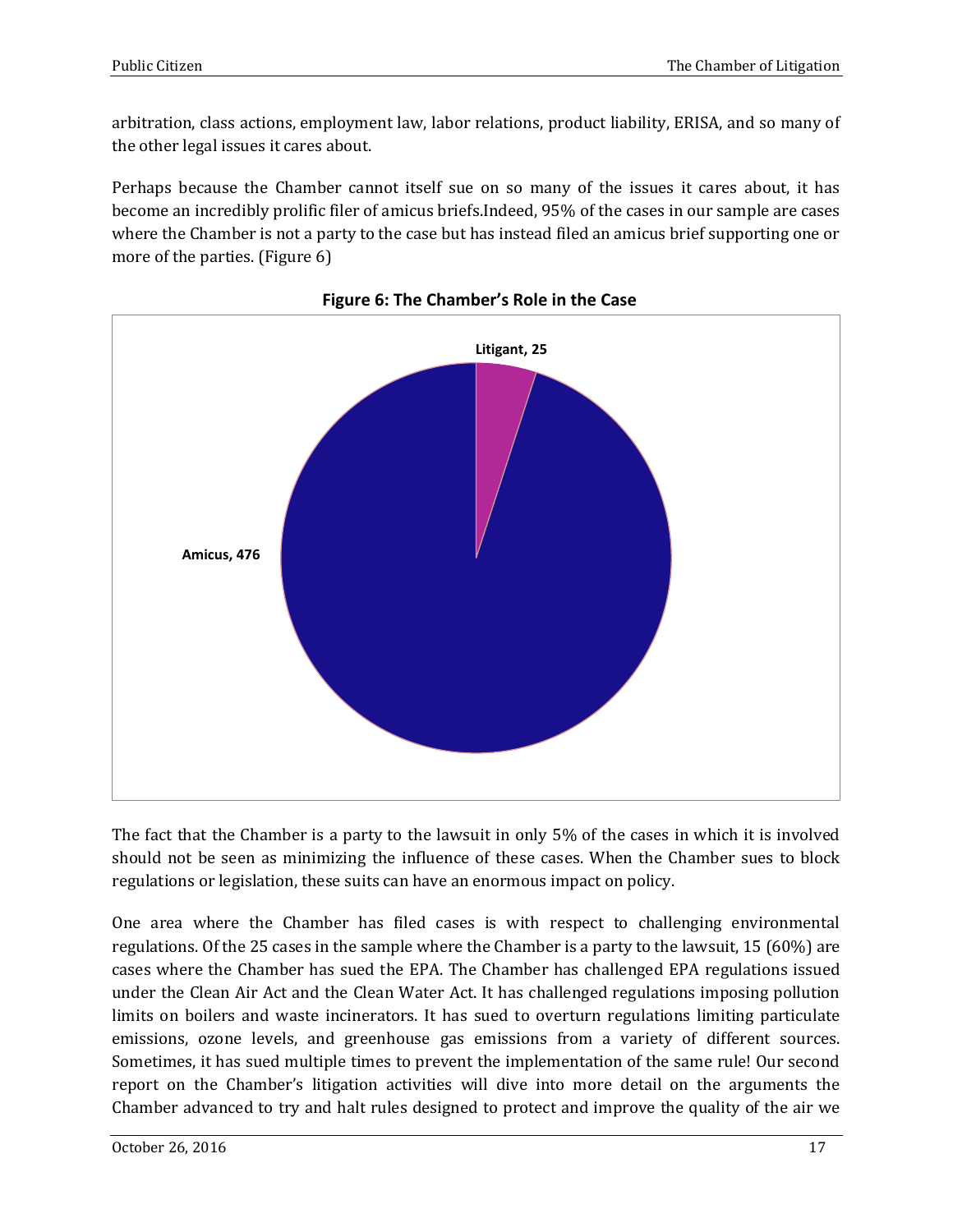breathe and the water we drink as well as take a closer look at its unceasing litigation to stop regulation aimed at combatting climate change, as most recently exemplified by its suit to strike down the Clean Power Plan.

It should also be noted that the Chamber's numerous lawsuits challenging environmental and other regulations run counter to its oft-stated wish for "regulatory certainty."<sup>21</sup> The Chamber's legal challenges to the Clean Power Plan have resulted in regulatory limbo of the sort that harms companies' ability to plan intelligently for the future.

Where the Chamber is not itself a party to the litigation, the amicus brief provides the Chamber with an opportunity to simultaneously influence the course of litigation, and with it, the law itself, as well as to curry favor with the sort of large multinationals that make up its donor base.<sup>22</sup> By means of filing amicus briefs, the Chamber is able to address legal issues that it would otherwise not have a platform to address were it limited to litigating cases in the areas where it has standing to file suit. Moreover, the Chamber provides valuable support to the parties it supports in its briefs. As the United States Chamber of Commerce, it can claim to represent the views of over 300,000 members, including most importantly, small businesses. For a large multinational corporation litigating a case against individuals or a small business or the government, a supporting brief from the Chamber can provide it with a patina of grassroots support. In cases where a big company is litigating a case against individuals or a small business, Chamber support can also work to blur the power differential between the two opposing parties.

This last point is particularly important, given that over half of the cases (276) in the sample involve a legal dispute between a business and an individual. The Chamber supported the business in all of these cases.

Another 19 cases involved a legal dispute between two businesses. In 16 of these 19 cases, the Chamber supported a Fortune 500 company, foreign multinational, or large American privately held company over a much smaller company. In one of these cases, the Chamber supported British energy giant BP in its litigation against a group of much smaller businesses and individuals harmed by the Deepwater Horizon oil spill. The Chamber argued that these small businesses and individuals should not have been certified as a class for their claims against BP. In another, the Chamber took the side of American Express against a group of small merchants who sued, claiming that American Express abused its monopoly power in the business travel market to charge merchants more than other credit cards. The Chamber argued that these merchants shouldn't be allowed to sue American Express because they had signed a forced arbitration clause.

<sup>21</sup> See, e.g., U.S. Chamber seeks regulatory certainty, resource access, U.S. Chamber of Commerce Institute for 21st Century Energy,<http://bit.ly/28O8WmX> (viewed June 22, 2016)

<sup>&</sup>lt;sup>22</sup> While the Chamber, as a 501(c)(6) trade association does not have to reveal its donors, a previous Chamber Watch investigation revealed that more than half of the Chamber's annual budget came from just 64 donors. See, SAM JEWELER, PUBLIC CITIZEN, THE GILDED CHAMBER, at 3 (February 2014), [http://bit.ly/1QBfcdA.](http://bit.ly/1QBfcdA)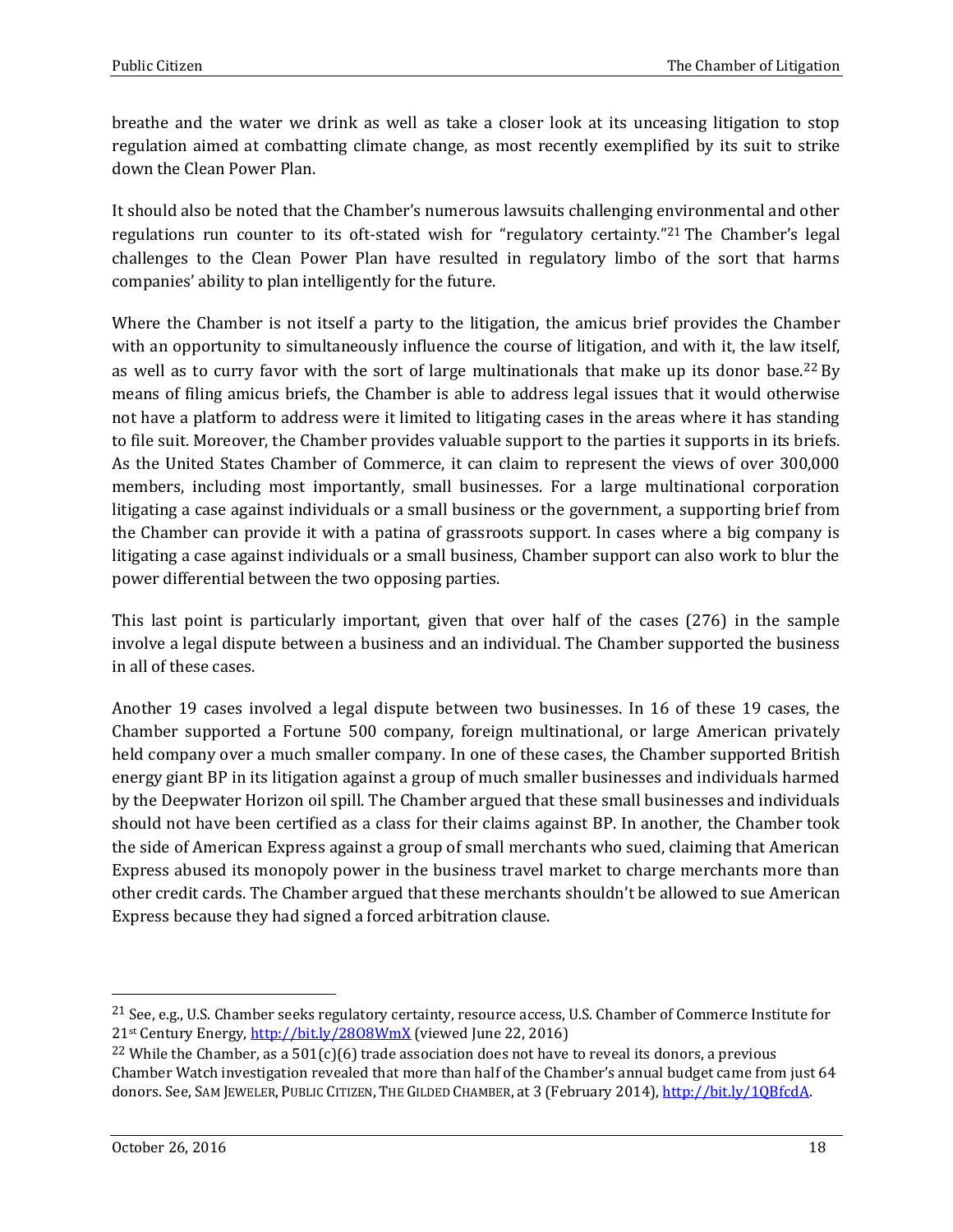In these 292 cases ( $\sim60\%$  of the total sample) involving a legal dispute between a business and an individual or between a big company and a small company, the Chamber's support could be valuable in showing that an unsympathetic corporate litigant enjoyed broad-based support in the business community, including, critically, from small businesses.

While lawsuits pitting individuals against businesses accounted for the largest fraction of Chamber cases, lawsuits between businesses and government also made up a large portion of the sample. The Chamber was involved in 159 cases such cases, including the 25 in which it filed suit. Business versus business disputes, with 19 total cases, were the third most common type of dispute in the sample and individual versus government was the fourth most common litigation posture for a Chamber case to take. The remaining cases involved non-profit organizations or various combinations of government, business, individuals, and organizations on the same side of the case. (Figure 7)



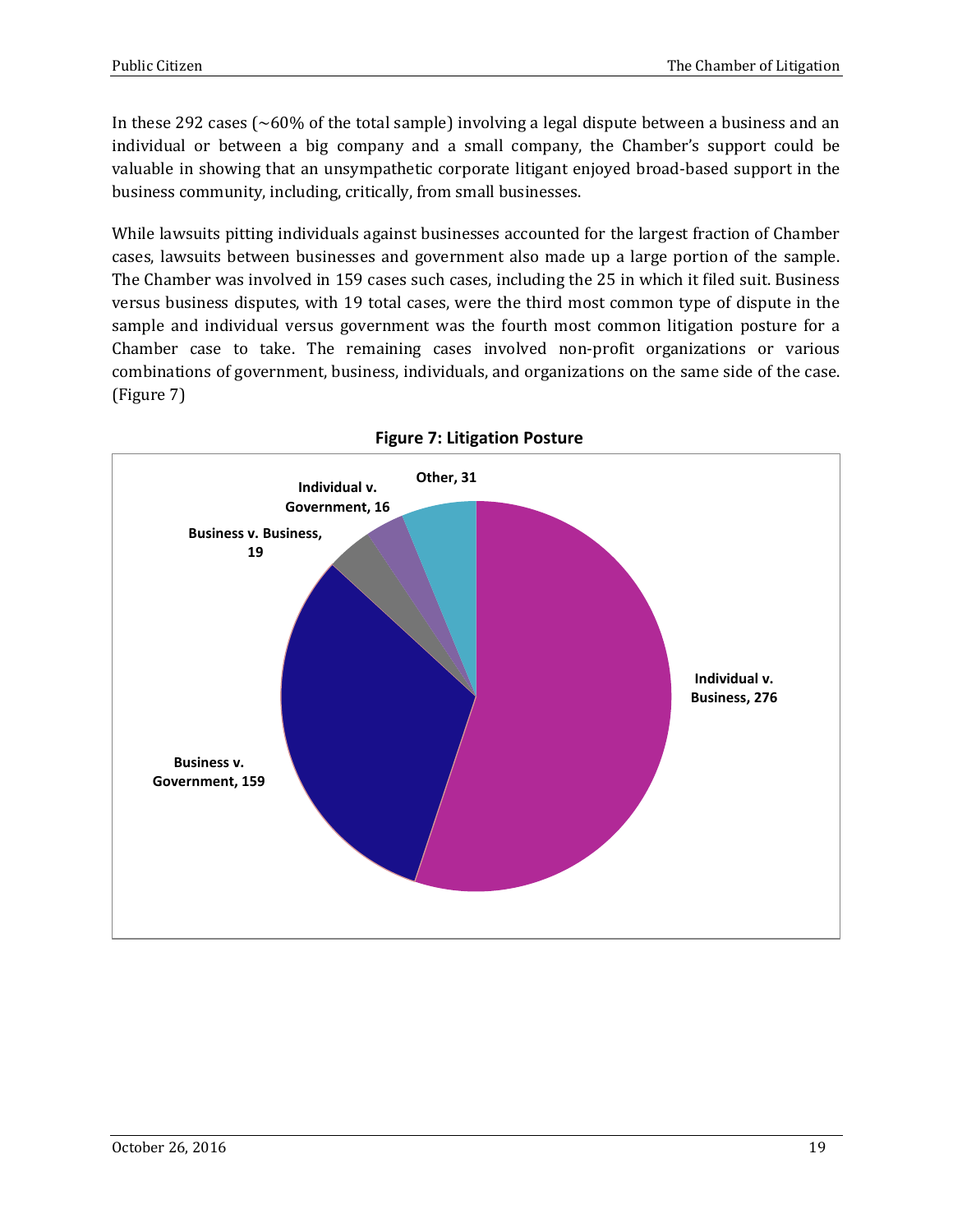With respect to the governments or government entities opposed by the Chamber, its particular focus on the EPA carried over into the cases in which it filed amicus briefs, as the EPA was targeted an additional 11 times, for a total of 26 cases. In second place was the NLRB, opposed in 19 cases. The EEOC was opposed in 13 cases and the IRS was opposed in 12 cases. The Chamber opposed a total of 22 separate federal agencies. The Chamber also took on 22 states as well as 23 local government or territorial entities. (Table 5)

| Agency                    | <b>Number of Cases</b> |
|---------------------------|------------------------|
| <b>EPA</b>                | 26                     |
| <b>NLRB</b>               | 19                     |
| <b>EEOC</b>               | 13                     |
| <b>IRS</b>                | 12                     |
| Department of Labor       | 9                      |
| DOJ                       | 8                      |
| New York State            | 6                      |
| <b>FTC</b>                | 5                      |
| <b>SEC</b>                | 5                      |
| Los Angeles               | 4                      |
| Department of Agriculture | 4                      |
| Seattle                   | 4                      |

|  | Table 5: Most Opposed Governments/Government Agencies |  |
|--|-------------------------------------------------------|--|
|  |                                                       |  |

#### **IX. The Usual Suspects**

Filing a brief or lawsuit every other day is tough work, and the Chamber has found some eager helpers. The USCLC lists only six attorneys and one consultant on its webpage.<sup>23</sup> Six attorneys are quite obviously not capable of researching and writing the voluminous number of legal filings the Chamber makes, and so the Chamber has outsourced this work to many of America's largest and most prestigious law firms.

For the 501 cases in our sample, the Chamber hired 106 different law firms as well as calling on the services of three law schools and/or professors affiliated with these law schools—the University of Georgia, Ohio State University, and Cornell. The law firm most frequently hired to litigate on behalf of the Chamber was Mayer Brown, with 46 cases or almost 10% of the cases in the sample. Shook Hardy & Bacon, with 29 cases, was the second most utilized firm while Jones Day, with 26 cases was third. [Table 6]

| <b>Table 6: Most Hired Law Firms</b>      |    |  |
|-------------------------------------------|----|--|
| <b>Number of Cases</b><br><b>Law Firm</b> |    |  |
| Mayer Brown LLP                           | 46 |  |
| Shook Hardy & Bacon LLP                   | 29 |  |
| Jones Day                                 | 26 |  |
| Sidley Austin LLP                         | 24 |  |
| Horvitz & Levy LLP                        | 21 |  |
| Gibson Dunn & Crutcher LLP                | 18 |  |
| <b>Consovoy McCarthy</b>                  | 15 |  |

23 U.S. Chamber Litigation Center,<http://bit.ly/21hKFJz> (viewed on April 27, 2016).

 $\overline{a}$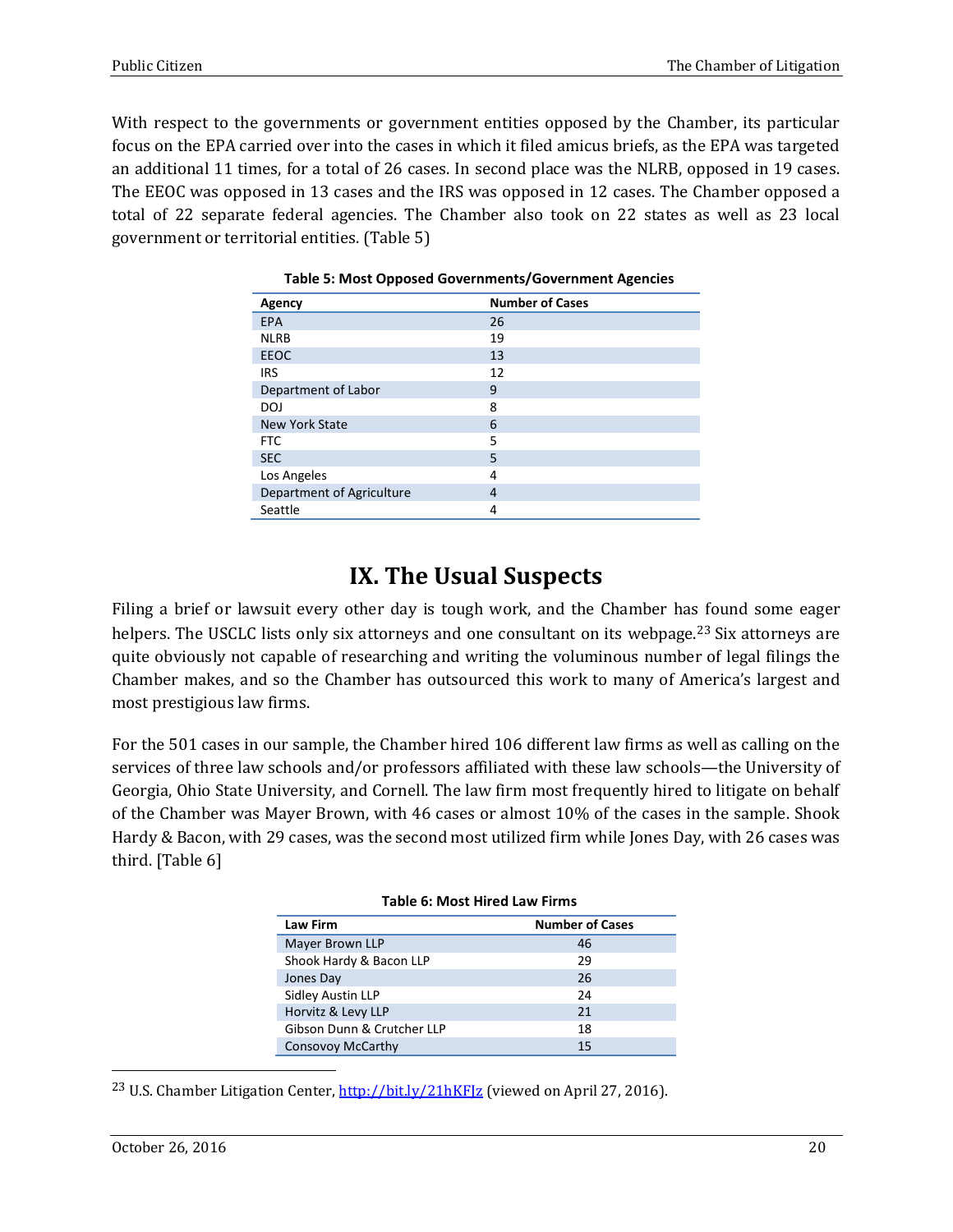| Wilmer Cutler Pickering Hale and | 14 |  |
|----------------------------------|----|--|
| Dorr LLP                         |    |  |
| King & Spalding LLP              | 12 |  |
| Hunton & Williams LLP            | 11 |  |
| <b>Hogan Lovells</b>             | 10 |  |
| Munger Tolles & Olson            | 10 |  |
| Vinson & Elkins LLP              | 10 |  |
| Proskauer Rose LLP               | 10 |  |
| Covington & Burling LLP          | 9  |  |
|                                  |    |  |

Just as the Chamber's litigation supported a disproportionately large number of very big companies, a disproportionately large number of the Chamber's hired legal guns came from the very biggest law firms, with 32 of the largest 50 U.S. law firms having litigated on behalf of the Chamber and 44 of the largest 100 having done so. $24$ 

Beyond having outsourced the actual litigation work, the Chamber also frequently litigated in coalition with other groups. The Chamber joined with other groups roughly 60% of the time and litigated alone in just under 40% of cases. [Figure 8]



**Figure 8: Filing Status**

<sup>&</sup>lt;sup>24</sup> Law firms ranked by 2014 gross revenue. See, the 2015 AmLaw 100, THE AMERICAN LAWYER, <http://bit.ly/1OfrJZO>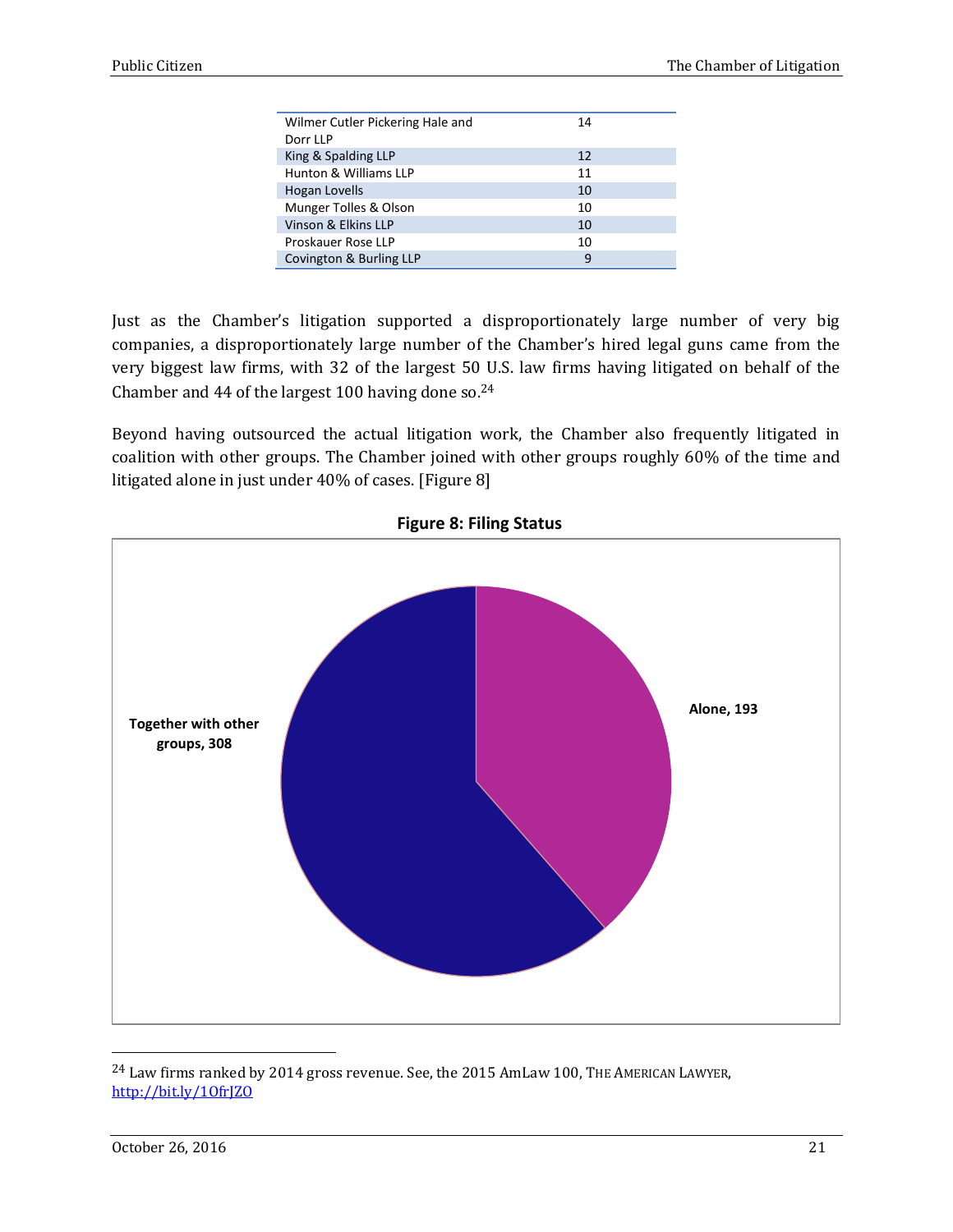To better understand the makeup of the Chamber's litigation coalitions, we looked at the types of groups that joined the Chamber in the 308 cases it litigated in coalition. We found that other trade associations were by far the most frequent litigation partners for the Chamber, having joined it in roughly 80% of the cases it filed in coalition. The next most common partners were industry-funded<sup>25</sup> legal advocacy groups such as the [American Tort Reform Association,](http://www.atra.org/) which joined in 29% of the cases it filed in coalition. State Chambers joined in only 16% of coalition cases. [Figure 9] Other, less frequent litigation coalition partners included professional associations, local chambers of commerce, businesses, think tanks, state governments, minority chambers of commerce, unions, individuals, a foundation, a foreign chamber of commerce, a benefits administration association, and a local government.



**Figure 9: Filing Partners**

So who are these trade associations and legal advocacy groups that frequently partner with the Chamber? A total of 439 different entities joined the Chamber on at least one case. The National Association of Manufactures (NAM) was the Chamber's most frequent partner, having joined it in a total of 96 cases, or almost 20% of the cases in the sample and fully 30% of the cases in which the

<sup>&</sup>lt;sup>25</sup> Fact Sheet: American Tort Reform Association, Center for Justice & Democracy at New York Law School, <http://bit.ly/1rlGnnX> (viewed on April 28, 2016).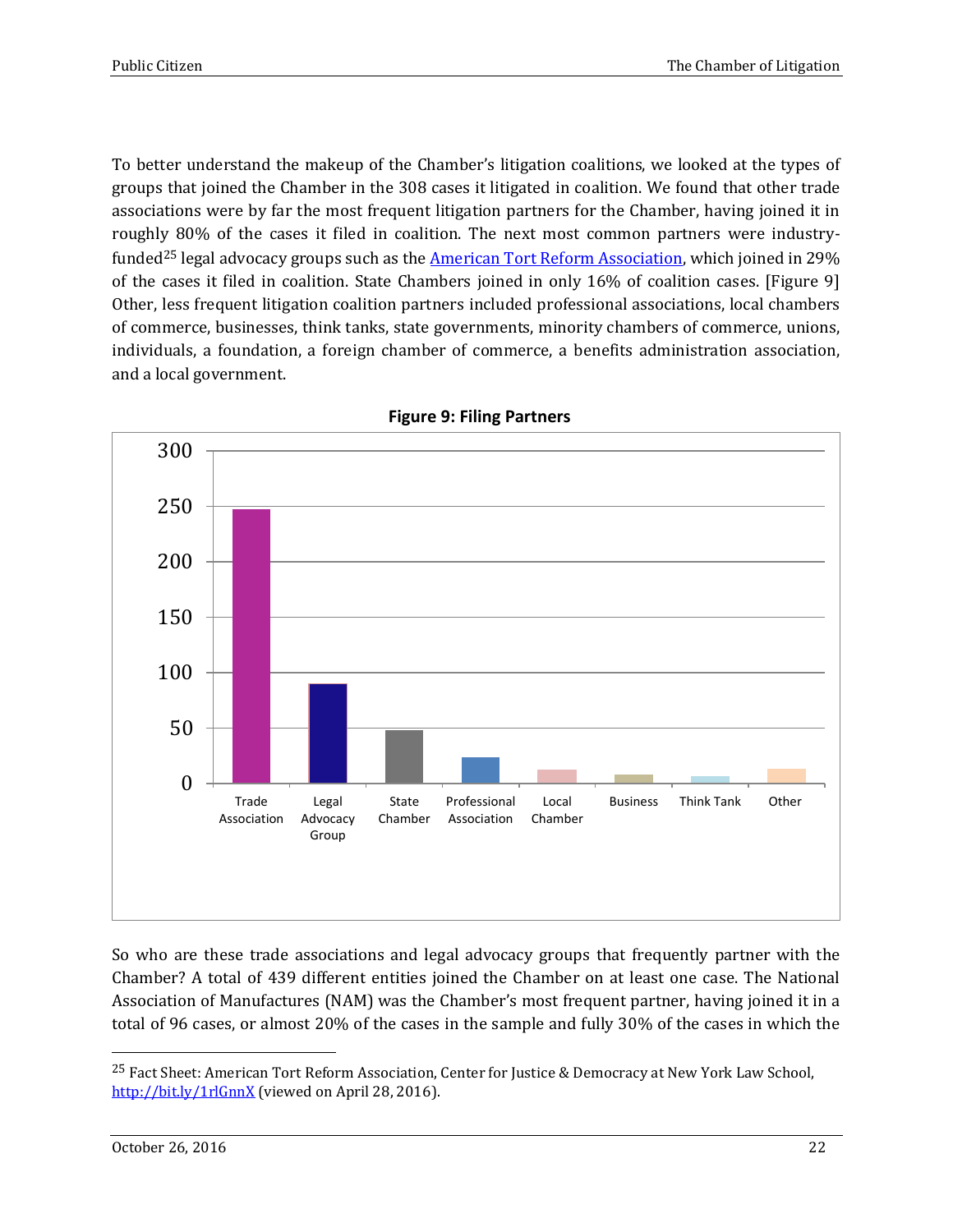Chamber litigated in coalition. After NAM, the National Federation of Independent Business and its affiliated Small Business Legal Center was the next most faithful partner, having joined the Chamber in 20% of the cases it litigated in Coalition. The Business Roundtable, American Chemistry Council, and American Tort Reform Association rounded out the top 5. [Table 7]

| <b>Litigation Partner</b>                            | <b>Number of Cases</b> |
|------------------------------------------------------|------------------------|
| <b>National Association of Manufacturers</b>         | 96                     |
| National Federation of Independent Business          | 65                     |
| <b>Business Roundtable</b>                           | 29                     |
| American Chemistry Council                           | 27                     |
| American Tort Reform Association                     | 26                     |
| Pharmaceutical Research and Manufacturers of America | 25                     |
| American Petroleum Institute                         | 23                     |
| Coalition for Litigation Justice Inc.                | 22                     |
| Retail Litigation Center Inc.                        | 22                     |
| American Insurance Association                       | 18                     |

| <b>Table 7: Most Frequent Litigation Partners</b> |  |
|---------------------------------------------------|--|
|---------------------------------------------------|--|

### **X. Win, Lose, or Draw? The Chamber's Mixed Record of Success**

Of the 501 cases we analyzed, 128 (26%) were still pending. [Figure 10] Of the remaining 373 cases, the Chamber's position carried the day just over 35% of the time while the Chamber lost slightly less than 30% of cases. In just over 20% of cases, the Chamber argued unsuccessfully that a higher court should accept to hear an appeal of a lower court's ruling. Most of these cases were appeals on a writ of *certiorari* before the U.S. Supreme Court. The remaining cases were either settled, resulted in a split decision where the Chamber prevailed on some of its arguments but not on others, or resulted in some other outcome. [Figure 11]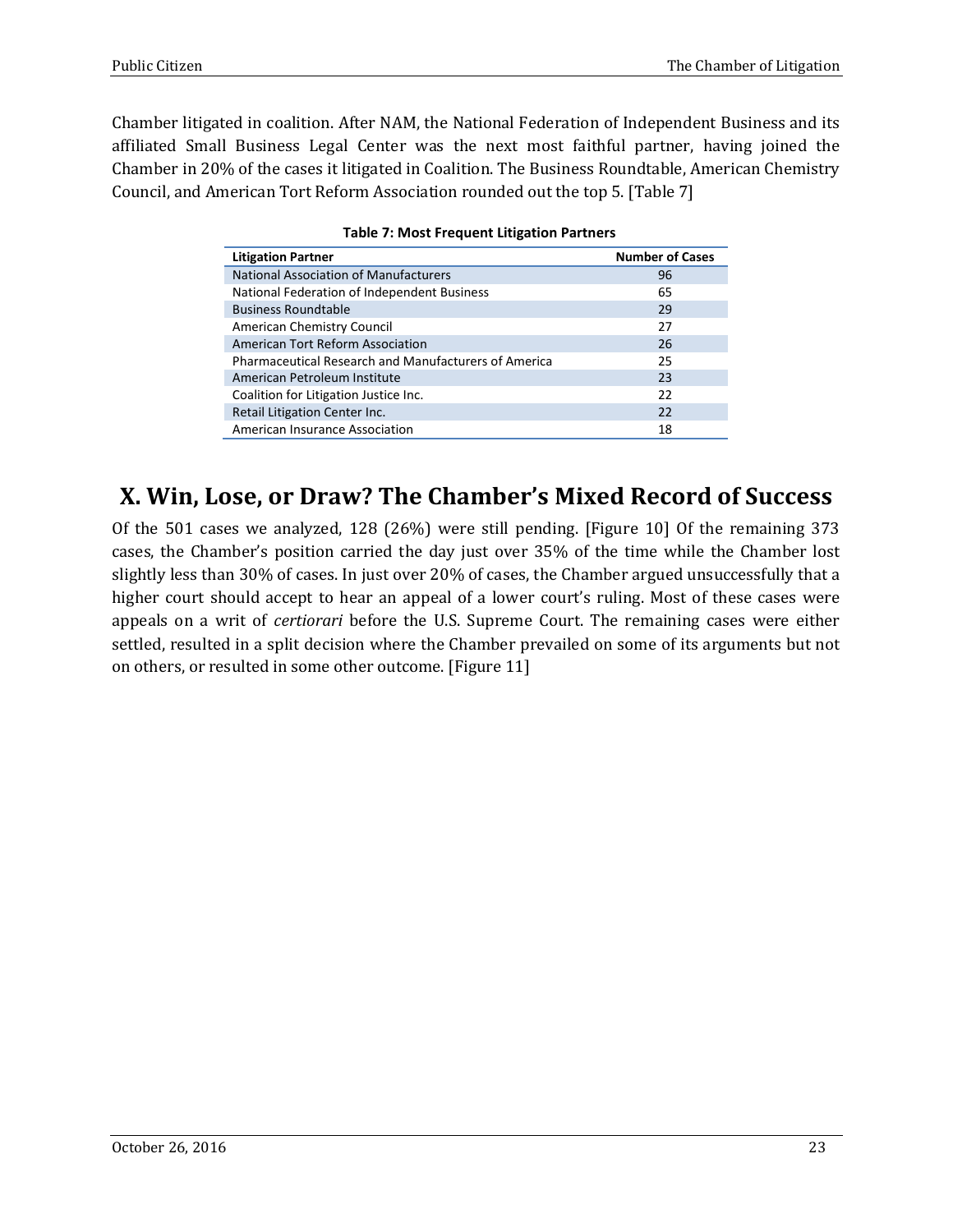

**Figure 11: Case Outcome**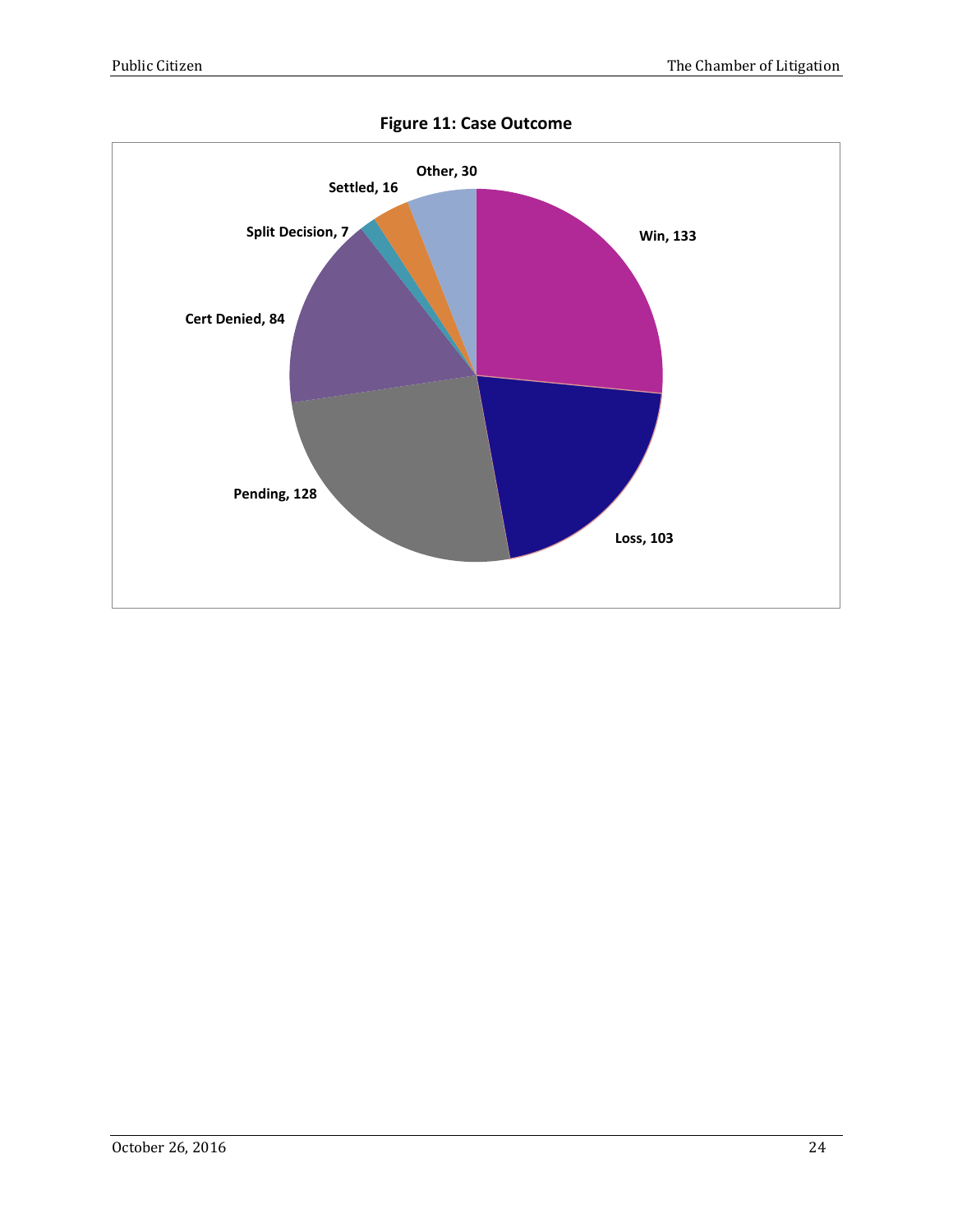

**Figure 12: Outcome of Resolved Cases** 

While having won only 35% of the cases it litigated might at first blush seem like a disappointing outcome, it is important to keep in mind that if you remove cases settled out of court, those disposed of for other reasons, and those where the Chamber urged a court to hear an appeal and instead only analyze those 243 cases decided on a question of law, then the Chamber has won a slim majority (55%).

Is a 55% win rate high or low? Since the vast majority (roughly 90%) of the cases in the sample involved appellate litigation, the relevant comparison point would be the overall success rate of appellate litigation. Academic research shows that success rate on appeal differs significantly depending upon whether the judgment being appealed is for the plaintiffs or the defendants. Judgments for plaintiffs that are appealed are affirmed roughly 60% of the time while judgments for defendants are affirmed over 80% of the time.<sup>26</sup>

An analysis of the 211 cases in the sample that were appealed from a judgment and resulted in an appellate judgment reveals that in cases where the Chamber argued for affirmance of the lower tribunal's judgment, its success rate was only average when it supported the plaintiff and

<sup>&</sup>lt;sup>26</sup> Theodore Eisenberg, Appeal Rates and Outcomes in Tried and Nontried Cases: Further Exploration of Anti-Plaintiff Appellate Outcomes, 1 JOURNAL OF EMPIRICAL LEGAL STUDIES, 659 – 658, 671 (2004), [http://bit.ly/1q15Q4M.](http://bit.ly/1q15Q4M)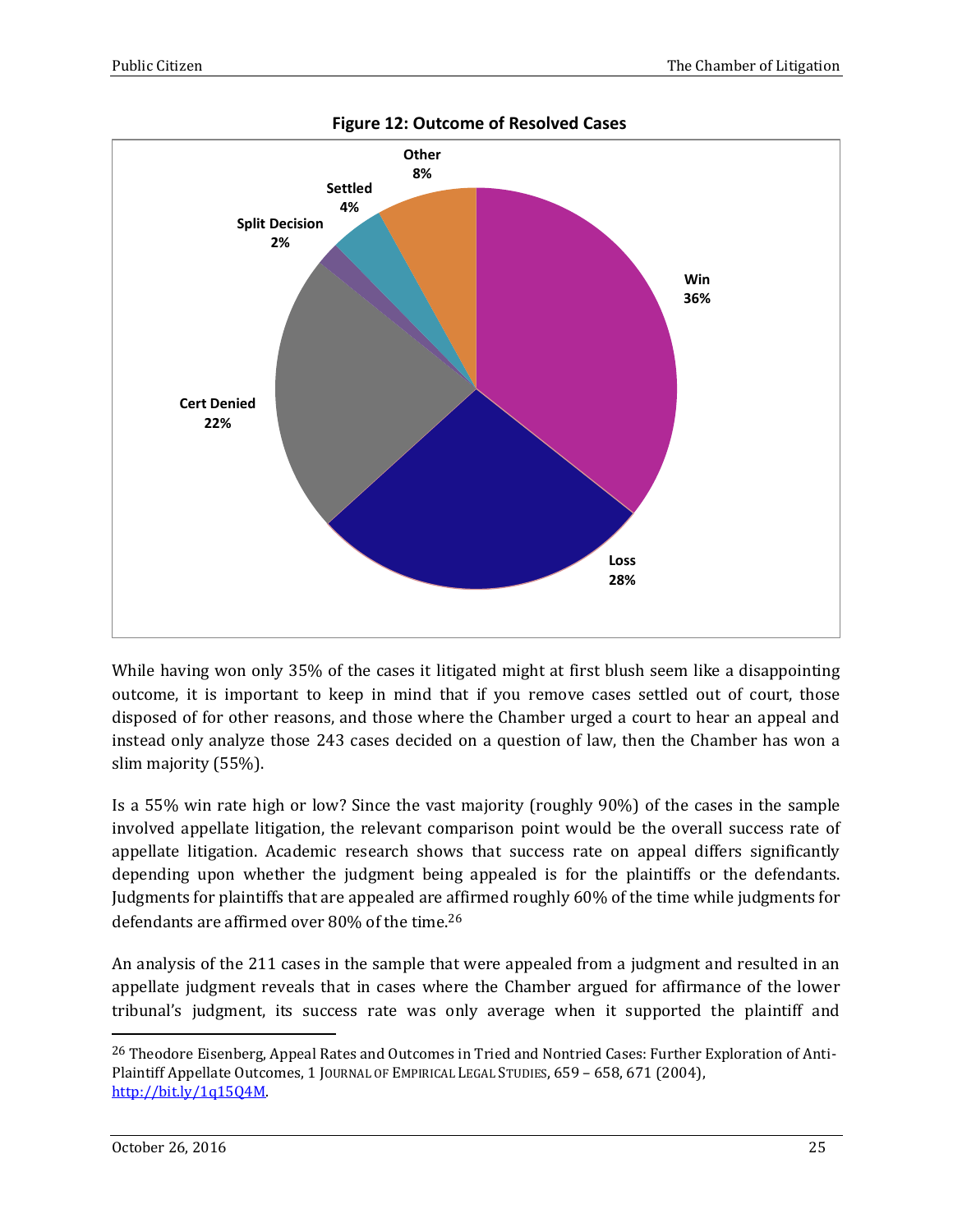significantly below average when it supported the defendant. On the other hand, in cases where the Chamber argued that the lower tribunal's judgment should be reversed, its success rate was significantly above average, irrespective of whether it supported the plaintiff or the defendant.<sup>27</sup>

What to make of these mixed results? Of course, it is impossible to know what precise part the Chamber's role played in the outcome of these cases, and it is important to remember that as an amicus in most of these cases, the Chamber gets to pick and choose the cases in which to get involved. One possible Chamber strategy that might explain these results is that it selectively targets cases where it believes that the lower tribunal ruling may be vulnerable on appeal, and therefore its success rate when arguing for affirmance is lower than average while its success rate when arguing for reversal is higher than average. It is also worth pointing out that the average affirmance rates calculated by Professor Eisenberg are based on a large sample of over 2 million civil cases in the federal courts, while the sample of Chamber cases includes cases litigated in the state courts, a large number of cases litigated against a government or government agency, and a large number of cases litigated in front of a supreme court. As such, the Chamber sample may bear little resemblance to the much larger sample of civil cases examined by Professor Eisenberg.

### **XI. Conclusion**

The Chamber's turbo-charged litigation practice is an essential part of its overall strategy to defend the interests of Big Business and thwart government efforts to preserve the environment, safeguard workers' rights, secure the financial system, and protect consumers. When the Chamber's vaunted lobbying and election spending operations are unsuccessful at blocking progressive legislation or regulations such as the Dodd-Frank Act or the Clean Power Plan, litigation offers the Chamber an additional opportunity to kill, or at the very least delay, the implementation of such important reforms. Given the important role that the American courts play in deciding questions of public policy, litigation also offers the Chamber the opportunity to shape public policy in an extraordinarily broad range of domains, often in areas that may not present many opportunities for legislative or executive action. Moreover, because many issues of interest to the Chamber are questions of state law, litigation gives the Chamber the chance to shape public policy at the state level, an opportunity it has clearly seized, having litigated cases in two thirds of the states.

The nature and frequency of the Chamber's litigation also helps to reveal the true face of the Chamber. While the Chamber's entire communications strategy is based upon having people believe that it represents the entire American business community and in particular small businesses, its

<sup>&</sup>lt;sup>27</sup> Of these 211 cases, the lower tribunal found for the plaintiff in 109 cases and for the defendant in 102 cases. Of the 109 cases appealed from a ruling for the plaintiff, the Chamber supported the plaintiff 18 times and won 11 of those cases for a 61% affirmance rate. In the other 91 cases appealed from a ruling for the plaintiff, the defendant supported by the Chamber won 62% of the time, which translates to a 38% affirmance rate for the plaintiff, significantly below the 60% average. Of the 102 cases in which the lower court ruled for the defendant, the Chamber supported the defendant in 72 of those cases. 51% of those judgments for the defendant were affirmed. In the remaining 30 cases where the Chamber was the plaintiff or supported the plaintiff (the defendants in these cases were almost all governments or government agencies), the Chamber won 60%, which translates to a 40% affirmance rate for the defendant.